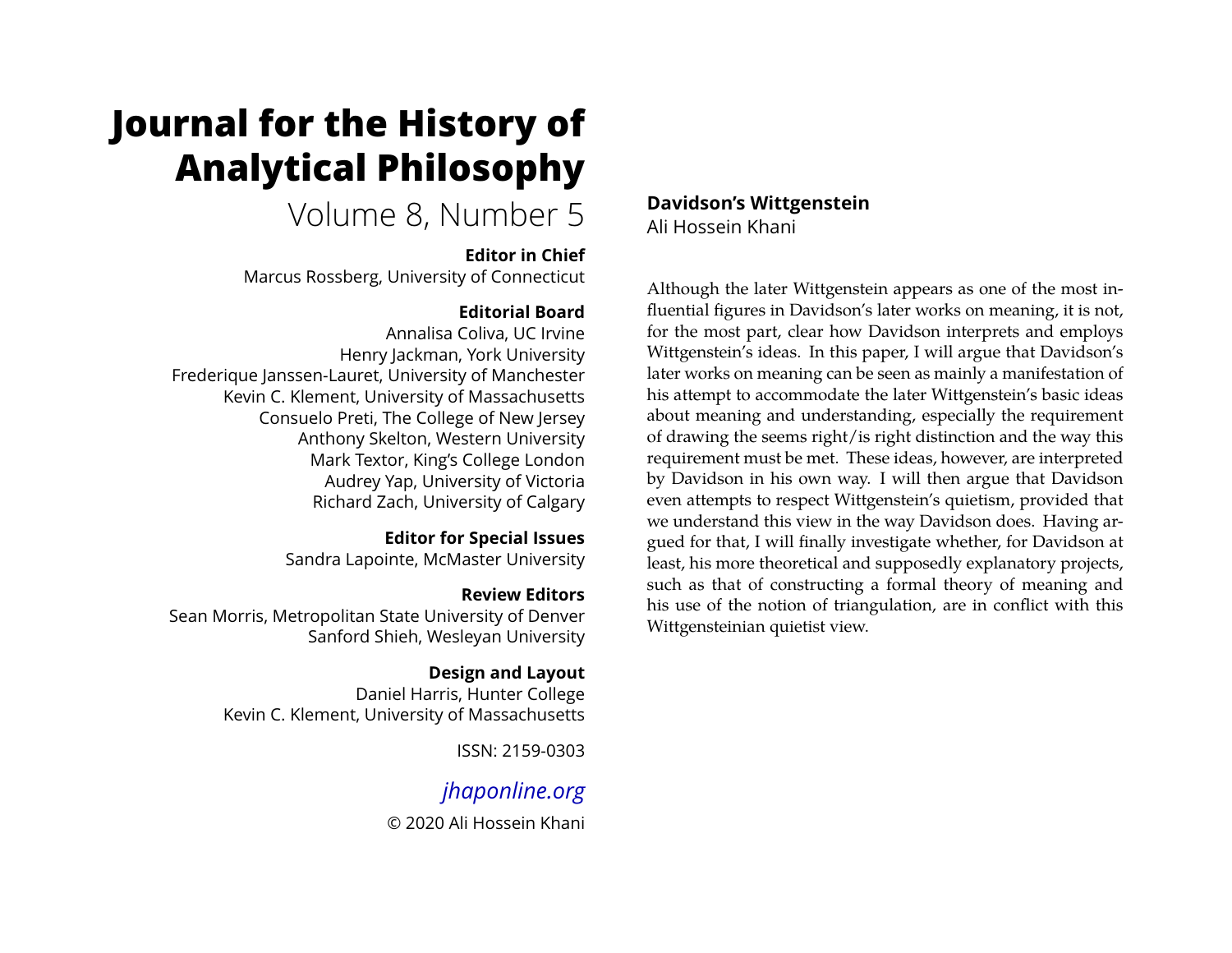# **Davidson's Wittgenstein**

Ali Hossein Khani

#### **1. Davidson on Wittgenstein**

It is hard to deny that Donald Davidson's later works on meaning have been in some fashion inspired by Ludwig Wittgenstein's *Philosophical Investigations*(see, e.g., [Davidson 1991b,](#page-23-0) [1992,](#page-23-1) [1994b,](#page-23-2) [1995,](#page-23-3) [1999b,](#page-24-0) [2001e\)](#page-24-1). The difficult task, however, is to clearly identify such influences since he seems to have his own unique reading of the main doctrines of the *Investigations*, a sort of reading that has not yet been properly investigated. What is clear is that Wittgenstein's remarks on private language, rule-following, and ostensive learning are taken seriously by Davidson. To see how these ideas manifest themselves in Davidson's works, we should first briefly look at his later view of meaning, in which such Wittgensteinian ideas are the main concern of Davidson.

#### <span id="page-1-2"></span>**1.1. Davidson's later view of meaning**

Let me briefly explain what I mean by Davidson's "later works". By Davidson's "earlier works" I mean his famous papers on how to construct a formal theory of meaning on the basis of a Tarskistyle theory of truth and the discussion of radical interpretation (see, e.g., [Davidson 1965,](#page-22-0) [1967,](#page-22-1) [1968,](#page-22-2) [1973a,](#page-22-3)[b,](#page-22-4) [1974a\)](#page-22-5). In this period, Davidson focuses on the features of a theory of truth which can systematically specify, in its theorems, the truth-condition of any sentence of the language for which the theory is constructed, via specifying, in the theory's axioms, the semantic properties of different parts of the sentences, such as the reference of names and the satisfaction conditions for predicates. In order to be assured that the theory is producing the right sort of truth-conditions, it should be constructed by an interpreter (a radical interpreter) who supposedly possesses no detailed information of the language under consideration and the mental states of the speaker.

Davidson's "later works", though still take such Tarski-style theories to be what can best describe the linguistic skills of the speaker to speak and the interpreter to understand, shift the focus to the conditions on success in communication, as well as the conditions on how language and thought may generally emerge. His discussion of the role of rules and conventions in explaining such success and his remarks on the notion of triangulation appear in this part of his philosophical writings. Such a shift, however, is *not* a shift from one project to an entirely different one; rather a shift in focus. Davidson does not abandon the important results of his earlier project; rather he applies them to a different sort of situation. He is still concerned with how a theory can systematically specify the meaning of the speakers' utterances, whether they speak in the standard way or deviate from it. Nonetheless, it is clear that the sort of problems he faces in this case—i.e., the case of "non-radical interpretation" (see, e.g., [Heal 1997,](#page-24-2) 300)—is in some respects different from those he had to deal with in his discussion of radical interpretation, though insofar as "understanding" the speech of others is concerned, the problems do not differ dramatically.[1](#page-1-0)

The way I want to construe Davidson's later view of meaning is to treat it as a view which emerges as an alternative to what Davidson takes to be an inadequate, but widely accepted, explanation of the practice of meaning something by an utterance. Davidson's attack on this view starts especially by his pa-per "Communication and Convention" [\(1984a\)](#page-22-6).<sup>[2](#page-1-1)</sup> In this paper,

<span id="page-1-0"></span><sup>1</sup>For more on this issue, see [Glüer](#page-24-3) [\(2011,](#page-24-3) 110–11, 121–24), [Heal](#page-24-2) [\(1997\)](#page-24-2), and [Ludwig and Lepore](#page-25-0) [\(2005,](#page-25-0) 22–23, 74–77).

<span id="page-1-1"></span><sup>2</sup>It is not a mere coincidence, I believe, that such an attack on conventionalism and communitarianism starts less than two years after the publication of Saul Kripke's book on Wittgenstein [\(1982\)](#page-25-1), in which Kripke takes Wittgen-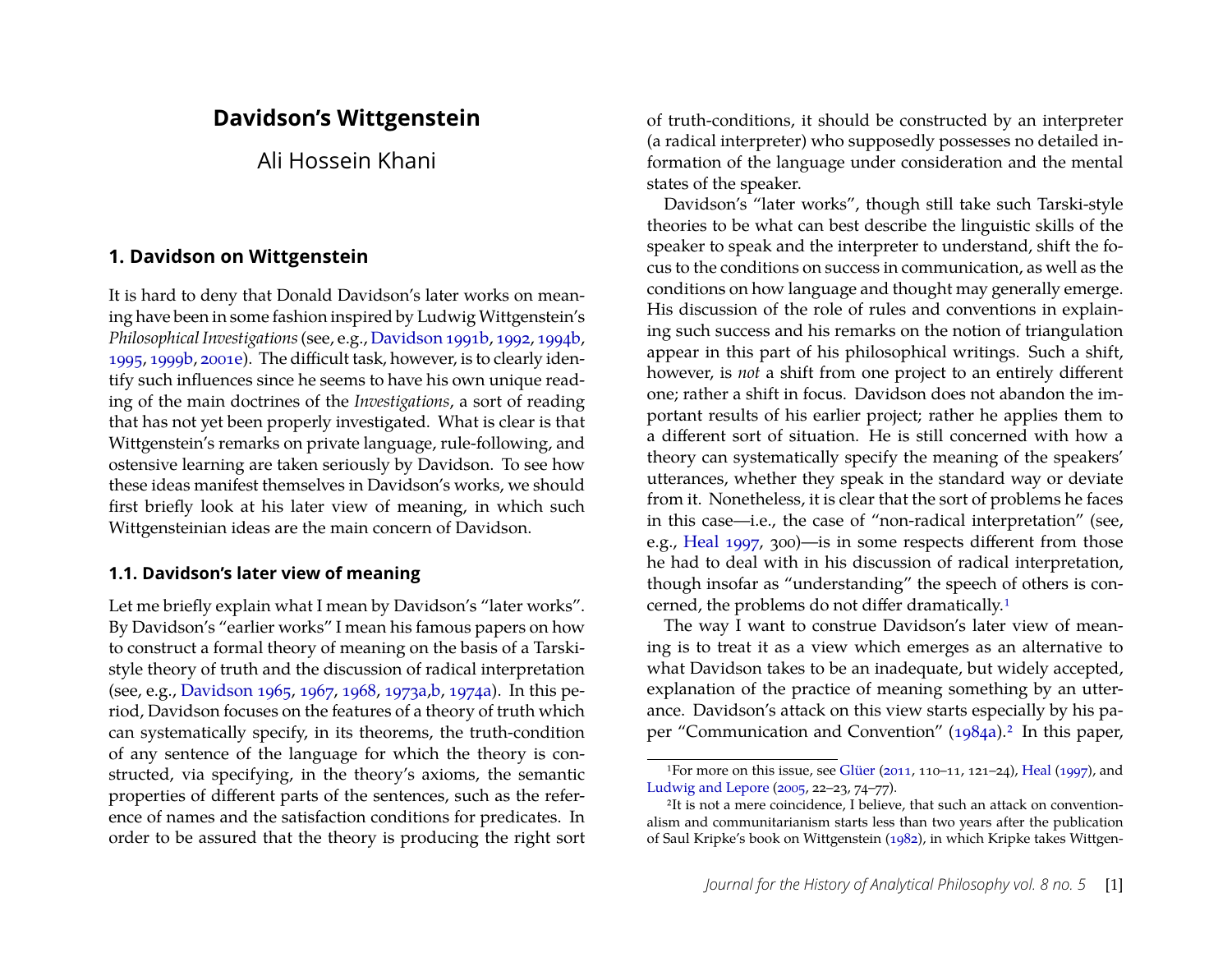Davidson argues that the practice of speaking a language is not at all comparable to the practices in which following rules or conforming to conventions is essential, such as that of playing and winning a game or doing mathematics. The latter practices have a combination of features that speaking a language lacks.<sup>[3](#page-2-0)</sup> Here, we are most concerned with the alternative view which Davidson arrives at after rejecting the above view. According to this alternative Davidsonian view, "linguistic communication does not require . . . rule-governed repetition" at all [\(Davidson](#page-22-6) [1984a,](#page-22-6) 279–80).[4](#page-2-1)

For Davidson, "convention does not help explain what is basic to linguistic communication" [\(1984a,](#page-22-6) 280), and this is the idea that is repeated, and more broadly argued for, in his more recent papers on the topic, at least in "A Nice Derangement of Epitaphs" [\(1986\)](#page-22-7), "The Second Person" [\(1992\)](#page-23-1), and "The Social Aspect of Language" [\(1994b\)](#page-23-2). Davidson now believes that following rules or conforming to certain conventions is *neither necessary nor sufficient* for successful communication between two people to be achieved.[5](#page-2-2) Davidson's reason for such a claim goes as follows. Knowledge of the conventional meaning of words is not necessary because the speaker may use her words differently from the

<span id="page-2-1"></span>4For more on Davidson's criticisms of conventionalism, see, e.g., [Glüer](#page-24-4) [\(2001,](#page-24-4) [2013\)](#page-24-5), [Fennell](#page-24-6) [\(2015\)](#page-24-6), and [Wheeler](#page-26-0) [\(2013\)](#page-26-0).

way her speech-community uses them and, according to David-son, we usually have no trouble understanding such utterances.<sup>[6](#page-2-3)</sup> The reason is that if the available evidence and clues are enough for the interpreter to understand the speaker's utterance in the way the speaker intended it to be understood, communication has been successful, and the interpreter's or the speaker's knowledge of what the words conventionally or otherwise mean would thereby play no essential role in explaining such success. Nor is knowledge of the conventional meaning of words sufficient for their communication to be successful because in order to understand what the speaker intends to mean by her words, even if she means what the words conventionally mean, the interpreter needs knowledge and information over and above mere knowledge of the conventional meaning of the words. The interpreter at least needs to know that the speaker *intended* her words to mean what they conventionally mean: "even when a speaker is speaking in accord with a socially acceptable theory he speaks with the intention of being understood in a certain way, and this intention depends on . . . how he believes or assumes they will understand him" [\(Davidson 1994b,](#page-23-2) 122). Much different information is involved in reaching such an understanding including, for instance, knowledge of the fact that the speaker, if happy, changes her use of such and such words in such and such a way and if sad, would conform to the standard way of using them, etc.

The next problem which Davidson's alternative view faces is to answer the question how we can decide whether the speaker has gone wrong, whether she succeeds (or fails) to speak in an understandable way. Davidson's solution is to take "the intention to be taken to mean what one wants to be taken to mean" to constitute a *norm* against which the verbal behaviour of the speaker can be measured. As he puts it, such an intention "is common to all verbal behaviour" and "provides a purpose which

stein to be offering a sort of communitarianist view of meaning. Although, in "Communication and Convention", Davidson does not mention Wittgenstein or Kripke's Wittgenstein, in the later relevant papers—which basically develop similar criticisms to those put forward in "Communications and Convention"—Wittgenstein and then Kripke's Wittgenstein gradually show up. See, e.g., [Davidson](#page-23-1) [\(1992,](#page-23-1) [1994b,](#page-23-2) [2001e\)](#page-24-1).

<span id="page-2-0"></span><sup>&</sup>lt;sup>3</sup>The features are put by Davidson as follows: (1) Those who play a game usually want, or at least, "*represent* themselves as wanting to win"; (2) "one can win only by making moves defined by the rules of the game, and winning is wholly defined by the rules"; and (3) "winning can be, and often is, an end in itself" [\(Davidson 1984a,](#page-22-6) 267). According to Davidson, "no linguistic behaviour has this combination of features" [\(Davidson 1984a,](#page-22-6) 267).

<span id="page-2-2"></span><sup>5</sup>Davidson does not draw a clear distinction between the notion of a rule and that of a convention. As we will see, he later uses these notions, together with those of institutions, customs, norms, and standard, interchangeably.

<span id="page-2-3"></span><sup>6</sup>See [Davidson](#page-22-7) [\(1986,](#page-22-7) 90), especially for his famous example of Mrs. Malaprop.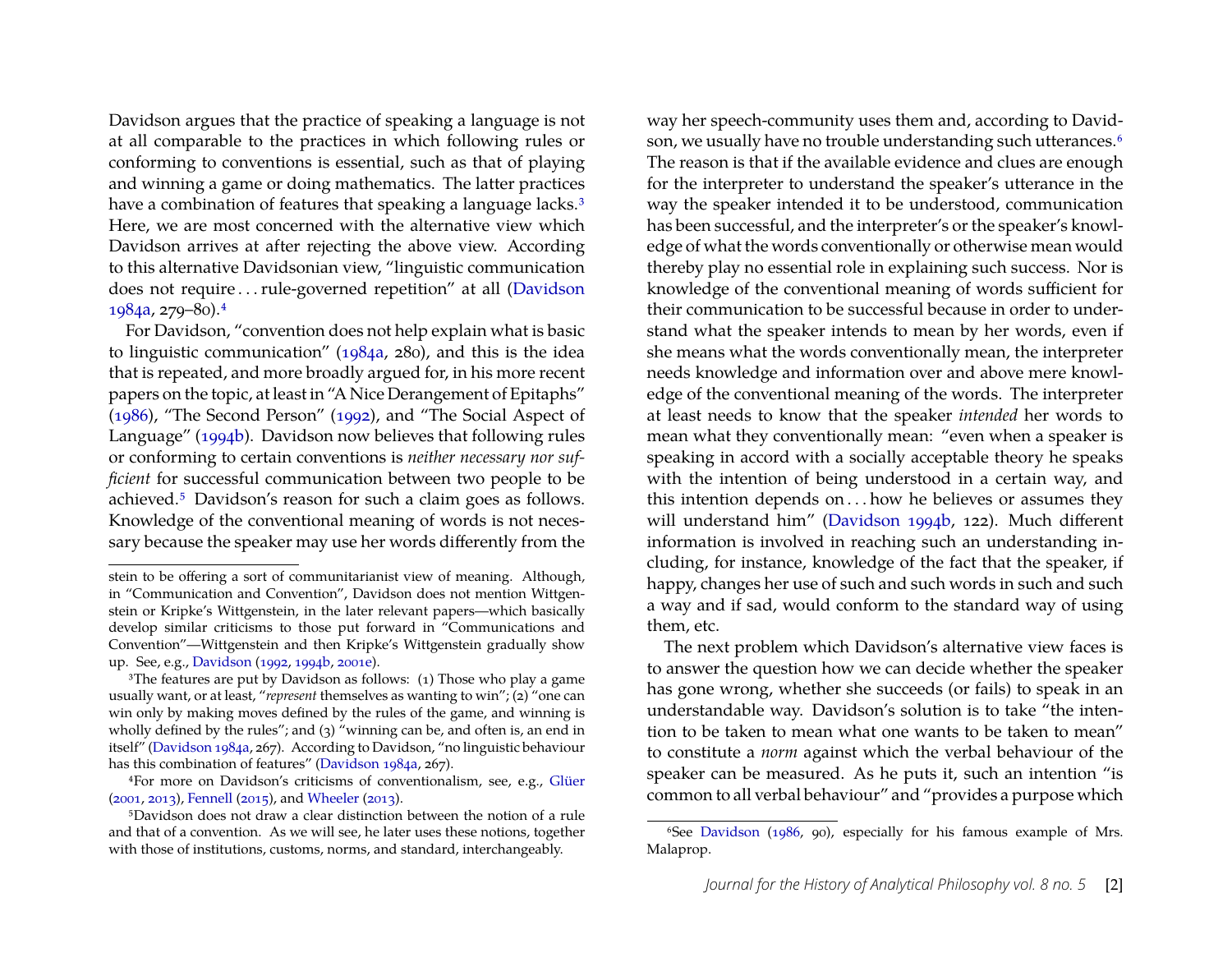any speaker must have in speaking, and thus constitutes a norm against which speakers and others can measure the success of verbal behavior" [\(Davidson 1994b,](#page-23-2) 120). Such a norm is what Davidson is left with after arguing that conforming to the social way of using words is neither necessary nor sufficient for success in communication. Davidson takes the idiolect—the particular way a speaker intends to speak on particular occasions—rather than the language—as a previously fixed set of (syntactical and semantical) rules—to be primary. The problem is "if the former [is conceptually primary], the apparent absence of a social norm makes it hard to account for success in communication; if the latter, the danger is that the norm has no clear relation to practice" [\(Davidson 1994b,](#page-23-2) 109). Davidson rejected the philosophical importance of the latter norm, that is, the requirement of speaking as others do. Davidson's alternative norm is linked with the purpose Davidson thinks every speaker has, and must have, when she starts a conversation with another: she intends her utterance to be understood in a particular way, whether or not such a way of speaking accords with the conventional way. This is, one may prefer to add, an action-guiding norm governing the speaker's way of using words and providing Davidson with a different notion of correctness. If the speaker deviates from the conventional way of speaking, it does not follow that she has gone wrong *if* her utterance is understood in the way she intended. She has gone wrong *if* she fails to make her utterance understood by her hearer. Thus Davidson concludes, "meaning . . . gets its life from those situations in which someone intends . . . that his words will be understood in a certain way, and they are" [\(Davidson 1994b,](#page-23-2) 120; see also [1986,](#page-22-7) 97, 99, 101; [1991a](#page-23-4) 1–2; [1993a,](#page-23-5) 171–74; [1987a,](#page-22-8) 457; [1992,](#page-23-1) 111–12, 116). The speaker is not even required to continue speaking as she did in the past since, again, success in this practice depends on the speaker's intentionally or otherwise providing enough evidence and clues for her interpreter to reach the intended interpretation of the speaker's utterance (see, e.g., [Davidson 1984a,](#page-22-6) 277–78; [1992,](#page-23-1) 114). Therefore, if there is any-

thing to be "shared" by the speaker and the interpreter, it is what the *speaker* means by her utterance, that is, their "understanding of the speaker's words" [\(Davidson 1986,](#page-22-7) 96). They are not required to mean the same thing by the same word or speak as any others do. Rather "meaning something requires that by and large one follows a practice of one's own, a practice that can be understood by others" [\(Davidson 1994b,](#page-23-2) 125).

### **2. Davidson on the Wittgensteinian Seems Right/Is Right Distinction**

#### Davidson's concern was to accommodate

the distinction Wittgenstein has made central to the study of meaning, the distinction between using words correctly and merely thinking one is using them correctly, without appeal to the test of common usage. [\(Davidson 1994b,](#page-23-2) 119)

Recall that Davidson has already rejected the sort of straightforward criterion which took conforming to, or failing to conform to, some previously fixed conventions to be what determines the speaker's success, or failure, in her practice of meaning something by an utterance. But, as Davidson asks,

if there is no social practice with which to compare the speaker's performance, won't whatever the speaker says be, as Wittgenstein remarks, in accord with some rule (i.e., in accord with some language)? [\(Davidson 1992,](#page-23-1) 116)

What worried Davidson was indeed to find a way to avoid the paradox which Wittgenstein has famously introduced in the *Philosophical Investigations*:

This was our paradox: no course of action could be determined by a rule, because every course of action can be made out to accord with the rule. The answer was: if everything can be made out to accord with the rule, then it can also be made out to conflict with it. And so there would be neither accord nor conflict here.

[\(Wittgenstein 1953,](#page-26-1) §201)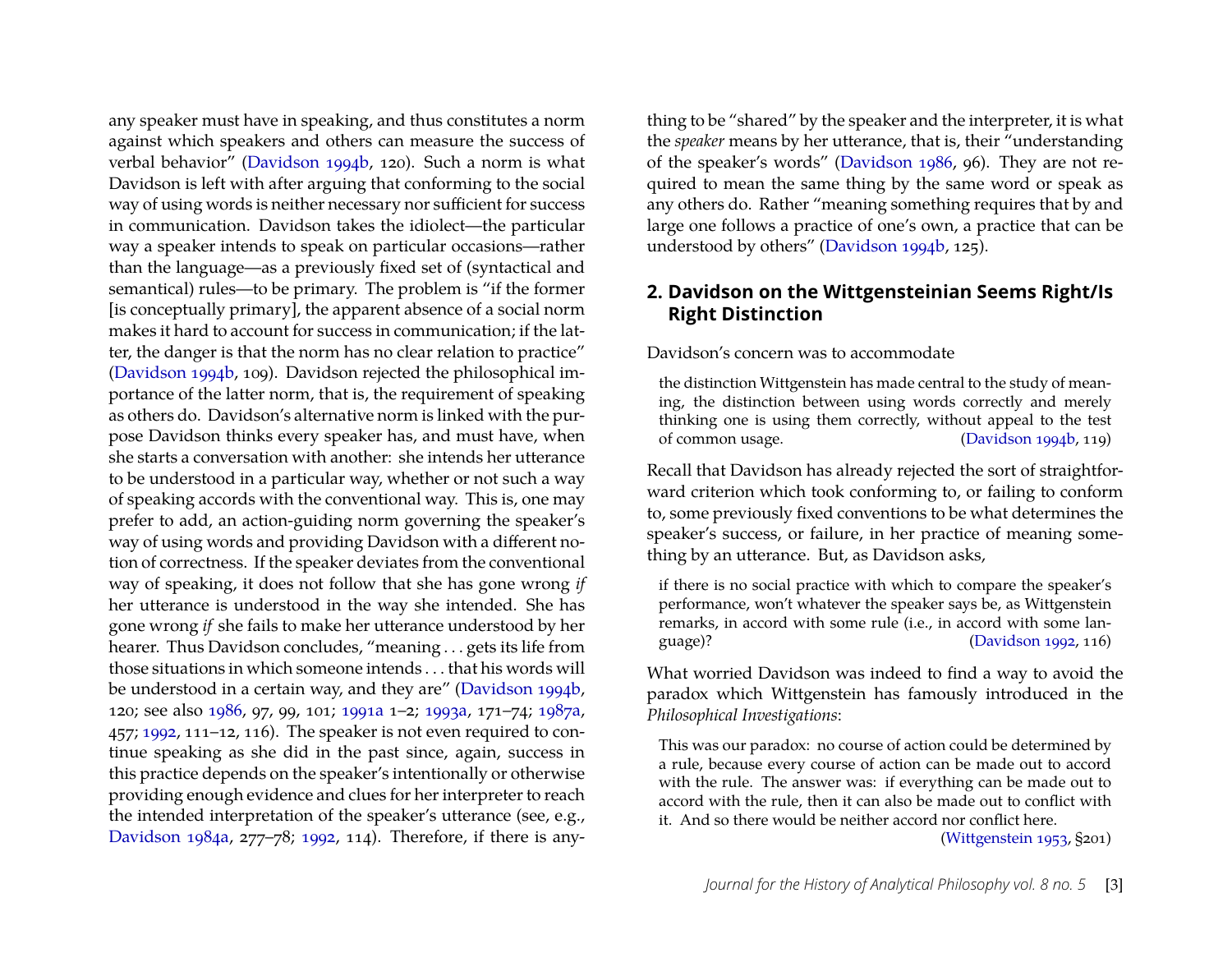Having rejected the conventionalist and communitarianist norms, Davidson now sees his account vulnerable to this paradox: given that he has granted the speaker with freedom of using words in whatever way she may intend, if there is no public criterion for assessing the speaker's responses, we must take whatever seems right to her to be right, no matter how she responds. Davidson's concern was to rescue his account from such a threat.

He proposed "being interpreted as intended" as his new norm for evaluating the behaviour of the speaker. Although the speaker follows a practice of her own, she may still fail to speak in an interpretable way because, for instance, she may fail to provide enough evidence for her interpreter to successfully interpret her utterance. In such cases, although it may *seem* to the speaker that she means something by her utterance, she actually fails to do so.[7](#page-4-0) This criterion helps Davidson to distinguish between the situations in which the speaker merely intends her utterance to be interpreted in a particular way and the situations in which her utterance is interpreted in that way. On this view, however, there has to be a second person interpreting the speaker's utterances if there is to be any account of error available at all, i.e., any chance to draw the seems right/is right distinction. For Davidson, such a distinction and the way to draw it are all fundamentally Wittgensteinian. As he says, the solution "Wittgenstein seems to offer . . . is: without an interpreter no substance can be given to the claim that the speaker has gone wrong" [\(Davidson](#page-23-1) [1992,](#page-23-1) 116). These remarks more clearly appear in Davidson's discussion of the notion of triangulation.

#### <span id="page-4-2"></span>**2.1. Triangulation and ostensive learning**

We can see how fundamental the Wittgensteinian aforementioned distinction becomes for Davidson by looking at his discus-

sion of the notion of triangulation.[8](#page-4-1) Davidson is an externalist about meaning. According to his version of externalism, "what a person's words mean depends in the most basic cases on the kinds of objects and events that have caused the person to hold the words to be applicable" [\(Davidson 1987a,](#page-22-8) 456; see also [1991b,](#page-23-0) 213; [2001e,](#page-24-1) 138; [1988b,](#page-23-6) 44–45). This means that in order to understand what the speaker means by her words, the interpreter must at least successfully determine to what objects or events in the world the speaker intends to apply her words. He must find out what (typically) causes the speaker to utter the words she does. In this sense, the "actual external cause" of the speaker's utterance must be determined first if the utterance is to have any meaning at all. Davidson's claim is that without the presence of a second person linguistically interacting with the speaker, there would be no determinate cause for the speaker's responses and thoughts at all and thereby no meaning and mental content. This claim and the problems which Davidson's discussion of triangulation detects, on my reading of Davidson's remarks on these issues, are all deeply inspired by Wittgenstein's remarks on private language and ostensive learning. Let me briefly introduce their views of ostensive learning. In order to do so, I will first focus on the way Wittgenstein introduces what he calls "ostensive teaching of words". It is important for our discussion because, for Davidson, "ostensive learning . . . is an example of triangulation" [\(Davidson 2001e,](#page-24-1) 114).

Wittgenstein introduces the notion of ostensive learning in this famous passage:

An important part of the training will consist in the teacher's pointing to the objects, directing the child's attention to them, and at the same time uttering a word . . . (I do not want to call this "ostensive definition", because the child cannot as yet *ask* what the name is. I will call it "ostensive teaching of words" . . . ).

[\(Wittgenstein 1953,](#page-26-1) §6)

<span id="page-4-0"></span><sup>7</sup>For Davidson, this also explains the fallibility of self-knowledge. See, e.g., [Davidson](#page-22-9) [\(1984b,](#page-22-9) 111).

<span id="page-4-1"></span><sup>8</sup>This notion appears in several of Davidson's writings, see, e.g., [Davidson](#page-22-10) [\(1982,](#page-22-10) 105; [1991b,](#page-23-0) 212–13; [1992,](#page-23-1) 117–19; [1994b,](#page-23-2) 124; [1999b,](#page-24-0) 128–30; [2001b;](#page-24-7) and [2001e,](#page-24-1) 143).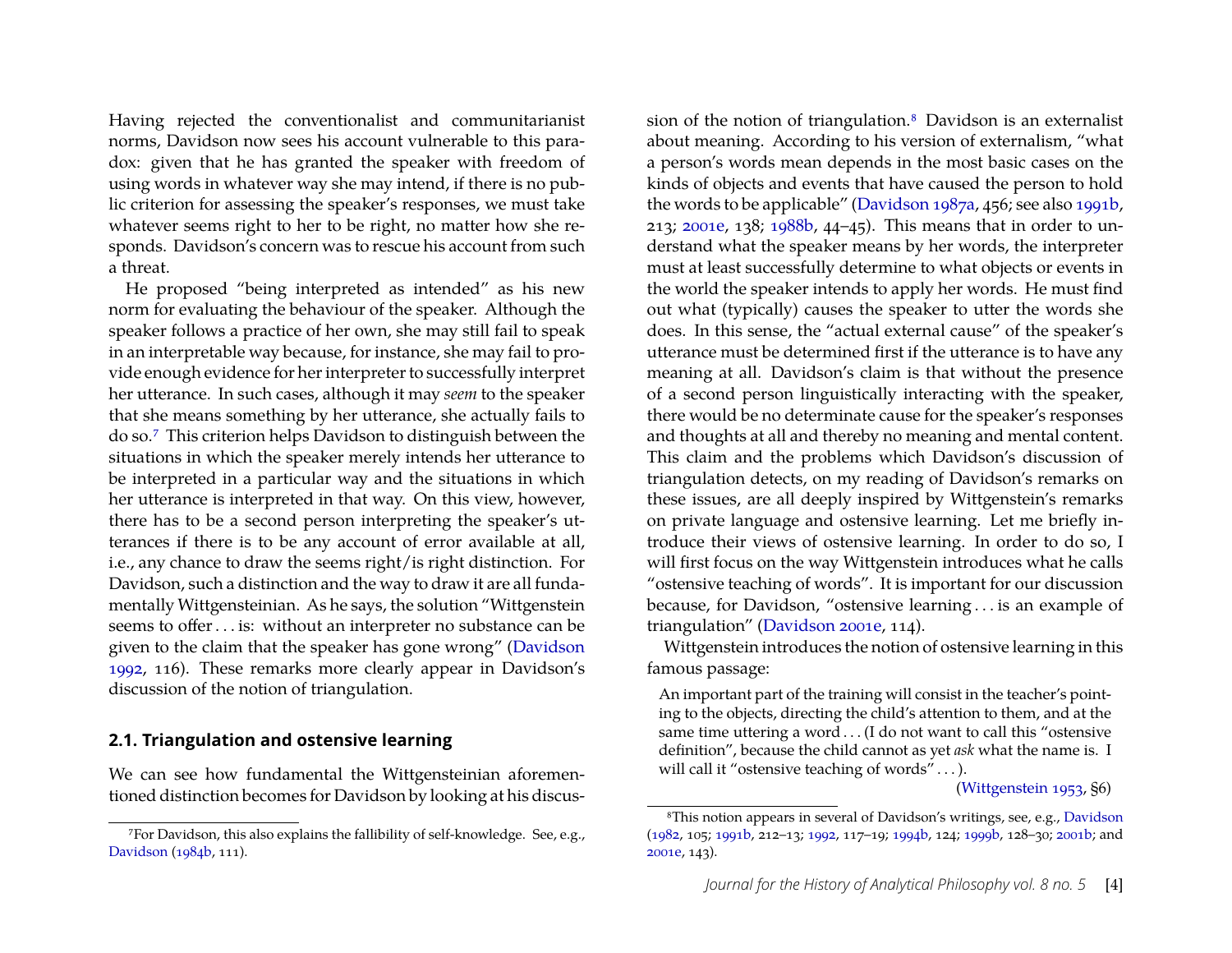Would engaging in this process be enough to say that the learner has learnt the meaning of the words she utters or their correct use? Wittgenstein and Davidson both reply negatively. I believe their reasons are similar, though their focus is different: Davidson thinks that "Wittgenstein . . . thought this point applies only when the stimulus is private; I think it holds for all cases" [\(Davidson 1994b,](#page-23-2) 124). Wittgenstein focuses on "private ostension definitions", while Davidson's concern includes all sorts of stimuli, especially the external ones (though as Wittgenstein's examples in the above passage show, Wittgenstein too begins by the process of learning how to apply certain words to external objects). Davidson even extends his point to the case of learning the *conventional meanings* of words:

If we think of ostension only as the teaching of a socially viable meaning we miss the essential [Wittgensteinian] lesson, which is that for the learner ostension is not learning something already there. The learner is in a meaning baptism. [\(Davidson 1997c,](#page-23-7) 140)

Wittgenstein made a similar point when he said "the child cannot as yet *ask* what the name is" [\(Wittgenstein 1953,](#page-26-1) §6). What does Wittgenstein think of this process?

The way our words get connected with certain items in the world is the concern of Wittgenstein in the beginning of his *Investigations* when he talks about Augustine's picture of human language: "the individual words in language name objects... Every word has a meaning. This meaning is correlated with the word. It is the object for which the word stands" [\(1953,](#page-26-1) §1). Our first impression is that the link between language and the world is secured through engaging in the process of ostensive learning. As Wittgenstein says, "when they (my elders) named some object, and accordingly moved toward something, I saw this and I grasped that the thing was called by the sound they uttered when they meant to point it out"  $(S_1)$ . In this process of, say, conditioning and generalizing, "I gradually learnt to understand what objects they signified; and after I had trained my mouth to form these signs, I used them to express my own desires" (§1).

Wittgenstein's concern here is as general as Davidson's: he talks about learning words by ostension when the stimuli are external (observable objects and events) and then using them in the case of private stimuli. But Wittgenstein's reasons for why this process alone fails to bestow meaning to our words are offered in his discussion of private ostension definitions:

What would it be like if human beings shewed no outward signs of pain . . . ? Then it would be impossible to teach a child the use of the word "tooth-ache". Well, let's assume the child . . . invents a name for the sensation! . . . When one says "He gave a name to his sensation" one forgets that a great deal of stage-setting in the language is presupposed if the mere act of naming is to make sense. [\(Wittgenstein 1953,](#page-26-1) §257)

What is the real problem here? To name something and to understand what that word names requires understanding what it is to go wrong, that is, to make a mistake, and this cannot be achieved in isolation, without having some public criterion for evaluating the learner's responses. This problem is the main, or perhaps the only, concern of Davidson's discussion of the notion of triangulation: What does it take for a creature to acquire the concept of error, to command the distinction between what seems right to it and what is actually right? The paradox Wittgenstein earlier introduced is the result of failing to provide such a norm against which the speaker's responses can be assessed.

Wittgenstein believes that if there is no manifestation of these inner states or processes and no public criterion for evaluating the learner's relevant responses, we have no other way than to embrace the unwelcome conclusion that whatever seems right to her is right. When there are others observing and responding to the speaker's responses, there appears an opportunity to tell whether the speaker has responded correctly to such and such stimuli. Otherwise, the paradox of everything's being right and wrong at the same time would be waiting for us. Davidson nicely puts his reading of Wittgenstein's remarks on this matter as follows: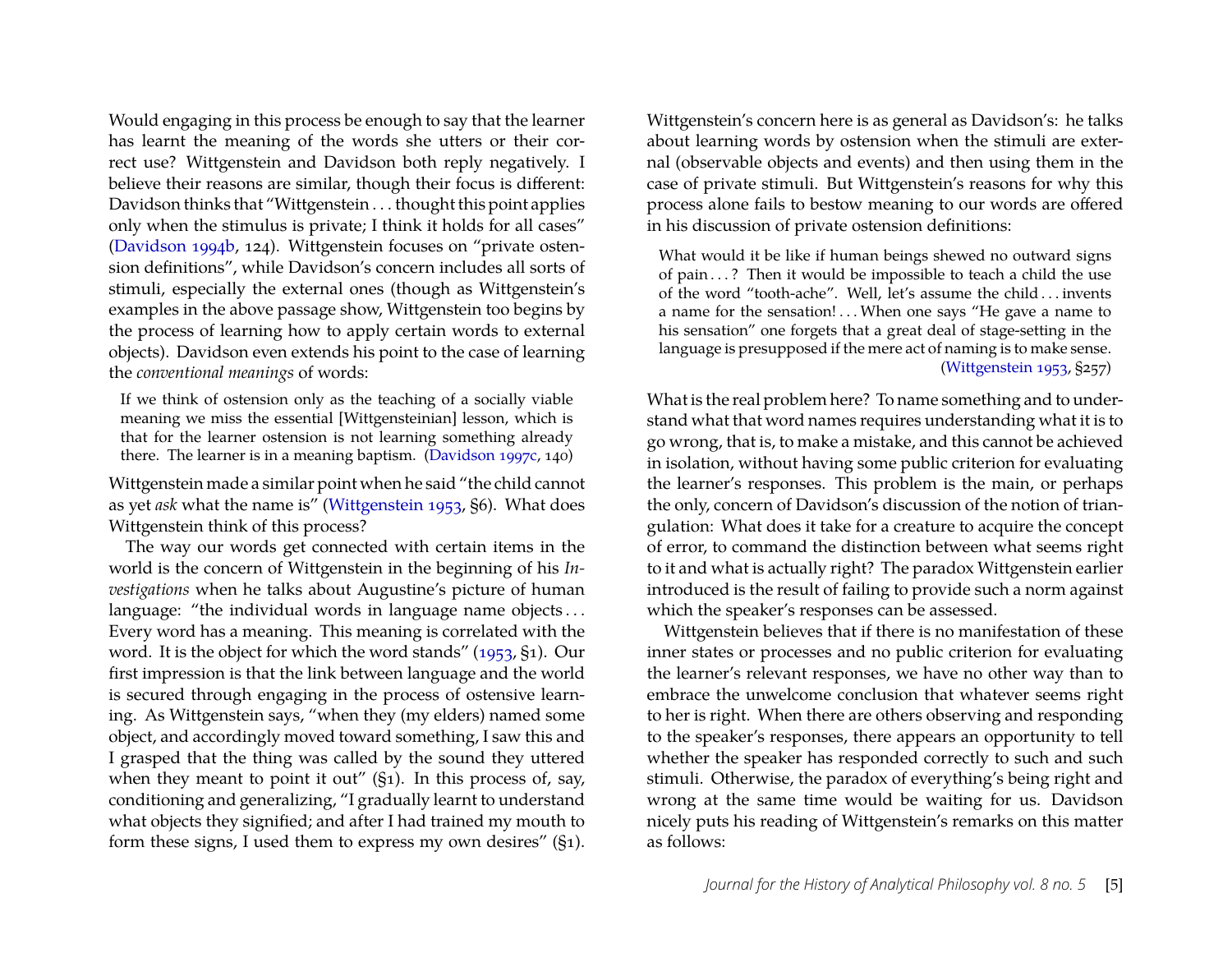Wittgenstein has suggested, or at least I take him to have suggested, that we would not have the concept of getting things wrong or right if it were not for our interactions with other people.

[\(Davidson 1999b,](#page-24-0) 129)

As Wittgenstein says in his discussion of rule-following:

to *think* one is obeying a rule is not to obey a rule. Hence it is not possible to obey a rule "privately": otherwise thinking one was obeying a rule would be the same thing as obeying it.

[\(Wittgenstein 1953,](#page-26-1) §202)

Davidson points to a similar problem:

in the early stage of ostensive learning, error has no point for the learner . . . and where error has no point, there is not a concept or thought. [\(Davidson 2000,](#page-24-8) 14)

As we will see in the next section, especially in Davidson's discussion of triangulation, this Wittgensteinian problem does not disappear simply if we shift from internal stimuli to external ones, such as tables and trees.

Davidson also argues against the claim that *correction* alone may enable the learner to acquire the concept of error. When the learner goes wrong, for instance, by applying "table" to a chair, the teacher can correct her responses and it then seems as if she is going right by now applying "table" in the way her teacher does. Davidson, however, believes that

corrections . . . can in themselves do no more than improve the dispositions we were born with, and dispositions, as Wittgenstein emphasized, have no normative force. [\(Davidson 1997c,](#page-23-7) 138)

Dispositions do not tell how the learner *ought* to use the word in future cases; they rather tell how she *is* using the word. For Davidson, the learner *herself* should acquire and apply the concept of truth: she should master the seems right/is right distinction. This is the difference between mere disposition to respond in a certain way and *judging* that a way of responding is correct

(correct, of course, in the way Davidson introduced the notion, that is, speaking in an understandable way). Animals' responses can be corrected: we can train a parrot to respond by "table" to certain things and if it goes wrong, we can correct it. But the stimuli and the responses are viewed as "correct" only from *our* point of view, from the point of view of those who already possess the concept of truth. Thus,

you can deceive yourself into thinking that the child is talking if it makes sounds which, if made by a genuine language user, would have a definite meaning. (It is even possible to do this with chimpanzees). [\(Davidson 1999b,](#page-24-0) 127)

Engaging in the process of ostensive learning is not by itself enough to say of the creature that it possesses meaningful responses:

The interaction between adult and child in the ostensive learning situation ... provides the necessary conditions for the emergence of language and propositional thought, by creating a space in which there can be success and failure. What is clear is that we can say the child thinks something is red . . . *only if* it appreciates the distinction between the judgment and the truth for itself . . . It is the step from . . . mere conditioned response to what Wittgenstein called "following a rule". This is where the concept of truth enters. [\(Davidson 2000,](#page-24-8) 13–14)

Judgements involve the possession of a rich set of concepts and propositional attitudes:

being able to discriminate cats is not the same thing as having the concept of a cat. You have the concept of a cat only if you can make sense of the idea of *misapplying* the concept, of believing or judging that something is a cat which is not a cat. [\(Davidson 1999b,](#page-24-0) 124)<sup>[9](#page-6-0)</sup>

Crediting the speaker with the concept of truth, which enables her to name things, really presupposes "a great deal of stagesetting in the language", as Wittgenstein said. Thus, for both

<span id="page-6-0"></span><sup>9</sup>And the holism of the mental would imply that "unless you have a lot of beliefs about what a cat is, you don't have the concept of a cat" [\(Davidson](#page-24-0) [1999b,](#page-24-0) 124). See also [Davidson](#page-22-10) [\(1982,](#page-22-10) 98–99).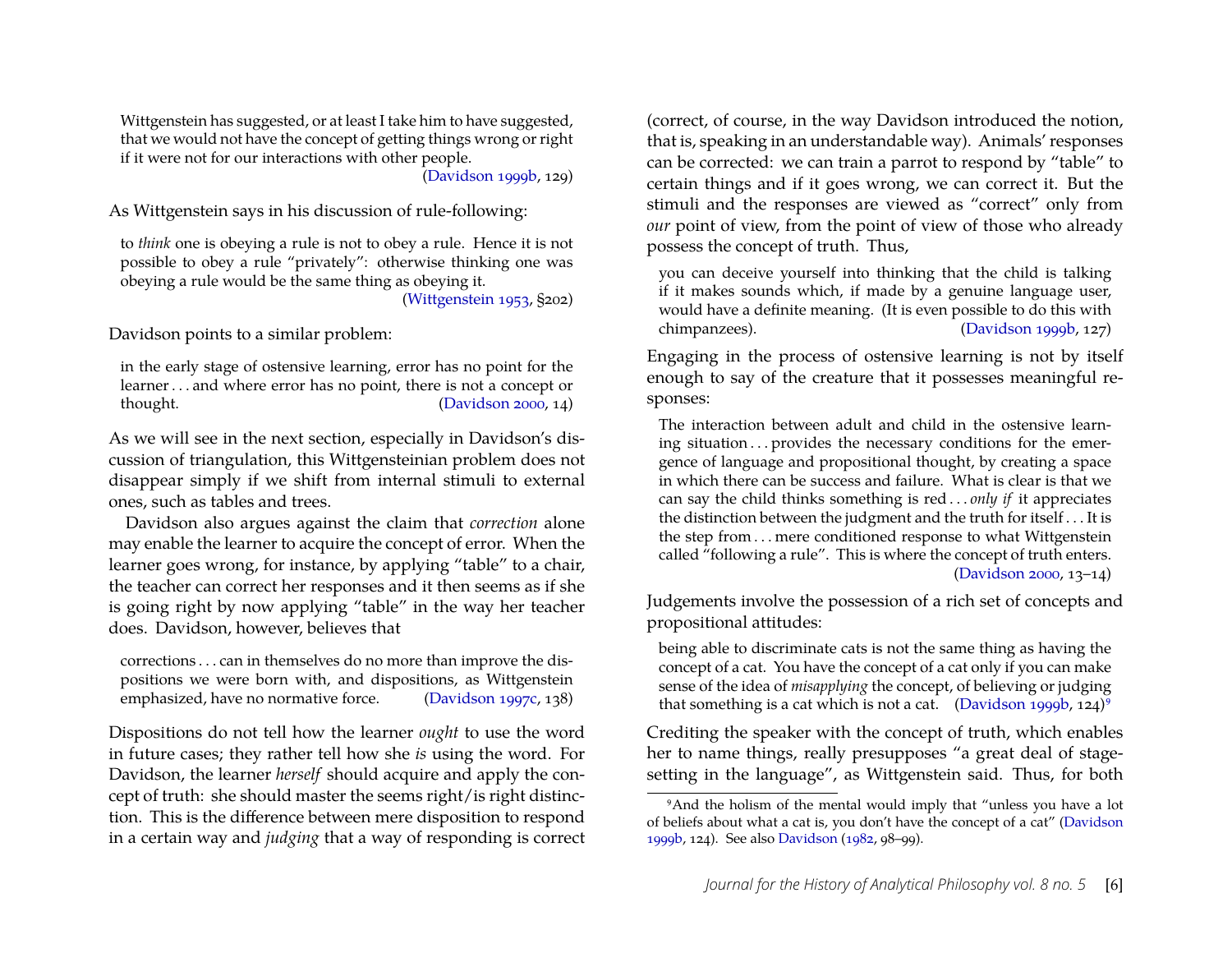Davidson and Wittgenstein, ostensive learning, corrections and mere correlation between the creatures' responses (between, for instance, the parrot's and mine) would not be sufficient to say that the learner has mastered the seems right/is right distinction, though it seems to be a necessary condition.<sup>[10](#page-7-0)</sup>

This, however, does not mean that there is no difference between Wittgenstein and Davidson on this matter. Both agreed that lacking a public criterion for assessing the speaker's responses leads to the conclusion that

whatever is going to seem right to me is right. And that only means that here we can't talk about right. [\(Wittgenstein 1953,](#page-26-1) §258)

Davidson, however, believes that it does not matter whether the teacher teaches the learner to respond in the same way in which her speech community does. For Davidson, such a particular (Dummettian) notion of "agreement in use" is not basic; it is rather a "shallow notion of correct usage" [\(Davidson 1986,](#page-22-7) 91) which should be thrown away. It is true that Davidson seems to depart from Wittgenstein here, but what he adds later makes his view again very similar to Wittgenstein's. Davidson believes that essential to the development of thought and language is

the fact that all people generalize naturally in much the same ways . . . The sharing of responses to stimuli found similar allows an interpersonal element to emerge. [\(Davidson 1997c,](#page-23-7) 140)

This is not a radically different claim from Wittgenstein's. For Davidson, in order for the speaker's responses to be counted as correct she does not have to go on in the same way as others do. But, at least at the earlier stages of language learning, sharing similar responses to similar things in the world is taken by Davidson to be an essential element in the emergence of language and thought.[11](#page-7-1) In the end, they both take the existence of a certain

<span id="page-7-0"></span>10As Wittgenstein says, ostensive learning "will form an important part of the training" [\(Wittgenstein 1953,](#page-26-1) §2).

sort of shared responses to be fundamental for the creatures to be said to command the seems right/is right distinction.<sup>[12](#page-7-2)</sup>

#### **2.2. Triangulation, private language, and externalism**

As previously indicated, Davidson is an externalist about meaning, but whether the later Wittgenstein approves this view is a matter of controversy. In order to investigate whether Davidson is following Wittgenstein with regard to the problems with meaning-determination and other relevant issues, we do not need to show that Wittgenstein too is an externalist or if he is, his version of externalism is compatible with Davidson's. It would rather be enough to show that Davidson's concerns here are largely Wittgensteinian. However, with regard to the matter of externalism, both can be said to take the *context* of use very seriously, together with the necessity of the existence of a public criterion for assessing the speaker's responses and the dependence of such a criterion on the presence of a community of speakers, or at least another speaker, interacting with the subject. William Child, for instance, believes that, for Wittgenstein too,

the content of a subject's thoughts and words . . . depends not just on . . . the words she is disposed to utter, but also on the context in which these things occur. And, like modern externalists, Wittgenstein sometimes supports his externalist claims by Twin-Earth-style thought experiments. [\(Child 2010,](#page-22-11) 63)

Diane Proudfoot also believes that "Wittgenstein was an externalist", according to whom

A's psychological states and their representational contents are individuated in terms of A's behaviour, history, and social environment, irrespective of A's internal states. [\(Proudfoot 2004,](#page-26-2) 289)

<span id="page-7-1"></span><sup>&</sup>lt;sup>11</sup>For a similar point, see [Miller](#page-25-2)  $(2017, 320-23)$  $(2017, 320-23)$ .

<span id="page-7-2"></span><sup>12</sup>Another difference between the two, which I will have no space to discuss here, is the matter of relativism. Davidson rejects conceptual relativism and claims that if something can be said to be a language, it is translatable into our own language. See, e.g., [Davidson](#page-22-12) [\(1974b,](#page-22-12) [1988b\)](#page-23-6). But, on the contrary, Wittgenstein seems to believe that "[i]f a lion could talk, we could not understand him" [\(Wittgenstein 1953,](#page-26-1) §225).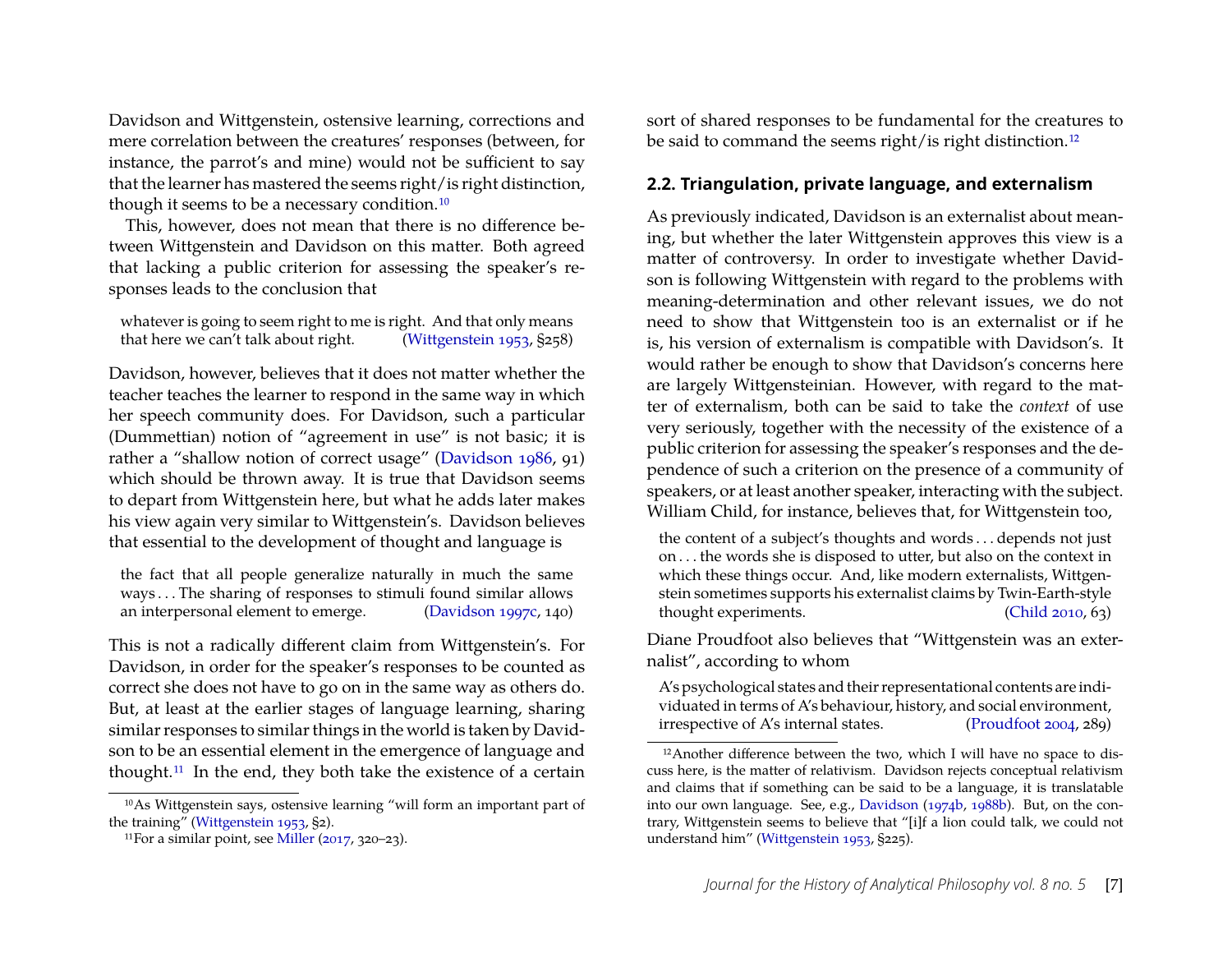Davidson's externalism would be compatible with these claims, especially with the view that the history of the speaker's interactions with others and the environment, as well as the context of using words, plays a vital role in determining the meaning of the speaker's utterances.<sup>[13](#page-8-0)</sup> These externalist readings of Wittgenstein's *Investigations* would help to see why Davidson's discussion of the notion of triangulation can be taken to be a more general treatment of the problems Wittgenstein already uncovers in his discussion of rule-following and private language. According to Proudfoot, Wittgenstein believed that "an entity A that behaves in accordance with a rule is a rule-follower only if A has a certain history and environment" [\(Proudfoot 2004,](#page-26-2) 289). As indicated in the previous section, Davidson thought of this Wittgensteinian remark on rule-following as pointing to the distinction between mere dispositions to respond in certain ways and judging that one way of responding is correct. His discussion of triangulation, I believe, is an attempt to show that, for Wittgensteinian reasons, it cannot be enough that two people merely correlate their similar responses to some stimuli, whether the stimuli are external or internal.

Davidson believes that, for a solitary speaker considered in isolation, it is doubly ambiguous to what objects she is responding: "Cause is doubly indeterminate: with respect to width, and with respect to distance" [\(Davidson 1999b,](#page-24-0) 129).<sup>[14](#page-8-1)</sup> For a soli-

tary speaker, it is not determinate (I) whether it is a proximal cause, e.g., some stimulation on the speaker's skin, or a distal cause, e.g., an object a certain distance from her in the world, that actually causes the speaker's responses ("the distance or the depth problem") and (II) whether it is one aspect of the cause rather than another that indeed causes the speaker's thoughts and utterances ("the width or aspect problem"). Not only does any such cause-determination require the speaker to possess the concept of truth, or command the Wittgensteinian seems right/is right distinction, but without having such a concept the objectivity of thought would also be lost since in order for a creature to have objective thoughts, it must be aware of the distinction between believing that something is the case and that thing's being the case independently of what the creature believes (see, e.g., [Davidson 1991b,](#page-23-0) 217). Davidson's Wittgensteinian reason is that in the case of a solitaire, whatever she takes to be the actual cause of her responses will be the actual cause of her responses, no matter what it is. This means that whatever she takes to be a correct response would be correct and hence, as Wittgenstein puts it, we cannot talk about correctness anymore:

As Wittgenstein says, by yourself you can't tell the difference between the situations seeming the same and being the same.

#### [\(Davidson 1994b,](#page-23-2) 124)

Nothing essentially new has been offered by Davidson here but to cite Wittgenstein's remarks on private language and rulefollowing.

However, if for having meaningful responses the causes of the responses should get determined, then both the distance and the width problems should be solved. Davidson's idea is that employing the notion of triangulation would help to deal with the problems. He first distinguishes between "primitive" and "linguistic" triangulation (see, e.g., [Davidson 1992,](#page-23-1) 117; [1993a,](#page-23-5) 176– 77; [1993b,](#page-23-8) 609–10; [1994b,](#page-23-2) 124; [1997c,](#page-23-7) 140–41; [1998b,](#page-23-9) 86; [1999b,](#page-24-0) 130). Primitive triangulation involves the responses of two creatures, each of them similarly responds to a certain stimulus in

<span id="page-8-0"></span><sup>13</sup>Cf. Davidson's important context-sensitive notion of "first meaning" [\(1986,](#page-22-7) 91). See also Davidson's famous Swampman example [\(1987a,](#page-22-8) 443–44).

<span id="page-8-1"></span><sup>14</sup>Of course, Wittgenstein is not a causal-theorist and this is another difference between the two. As Proudfoot puts it, for Wittgenstein, "ordinary (belief-desire) psychological explanation is not causal; we can give different such explanations of the behaviour of individuals who are physical duplicates but have different histories or environments" [\(Proudfoot 2004,](#page-26-2) 289). Although Davidson takes causal relations between the speaker and the world to be essential, he does not deny that two people alike in all physical states may differ in what they mean by their words because of the differences in the history of their interactions with the world (see, again, his Swampman argument, [Davidson](#page-22-8) [1987a,](#page-22-8) 443–44). I will say more about Davidson's especial use of the notion of causality in due course.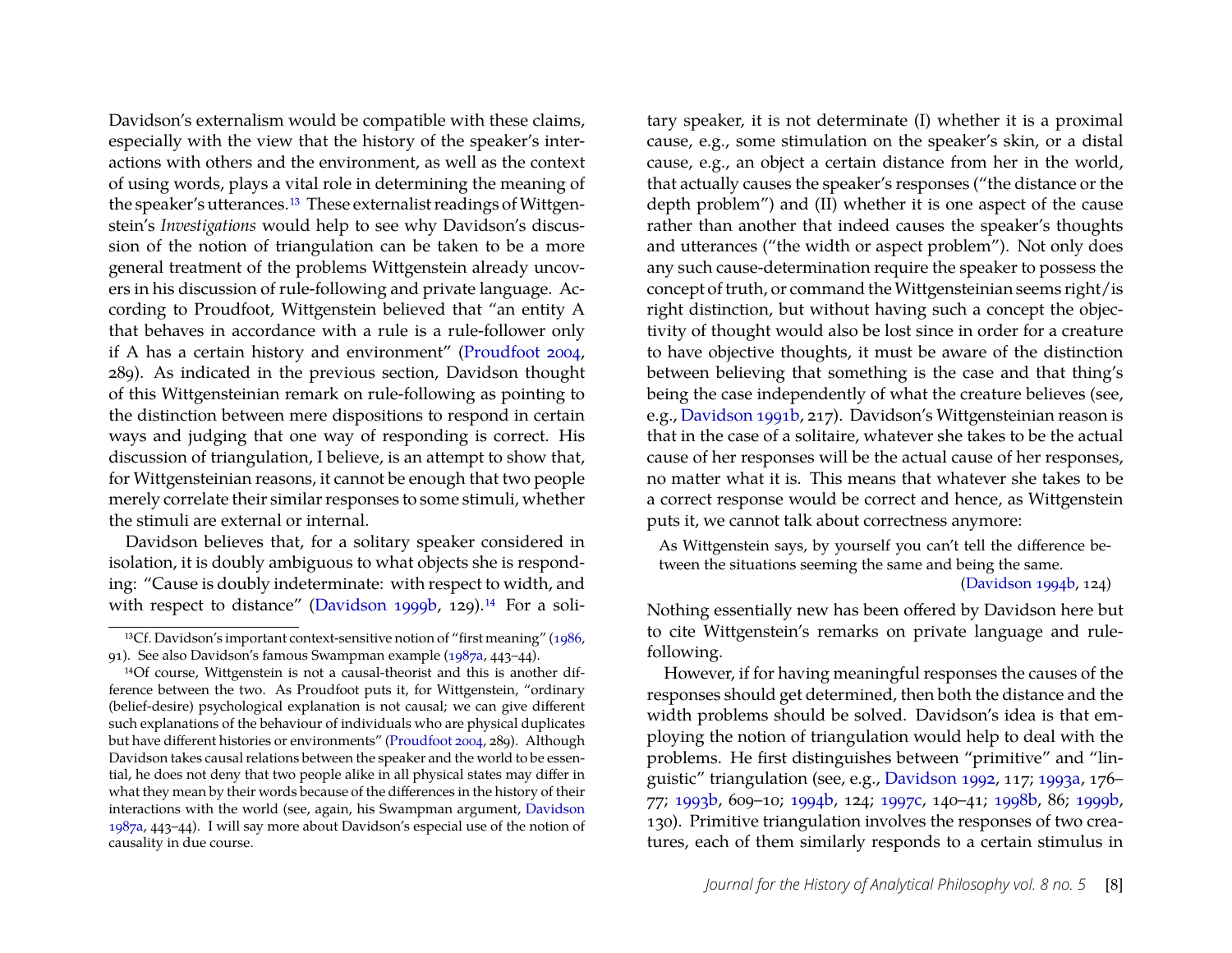the world and to the other creature's responses to that stimulus. This, according to Davidson, helps to locate the actual cause of the creatures' responses. As indicated before, Davidson appeals to the Wittgensteinian remarks on ostensive learning and takes such a basic situation as an instance of triangulation.<sup>[15](#page-9-0)</sup> Suppose that a child, in whatever way, is taught to respond by "table" to what we are responding to by "table". In this situation, "where the lines from child to table and us to table converge, 'the' stimulus is located" [\(Davidson 1992,](#page-23-1) 119). The "actual cause" of the child's response is the stimulus in the world to which we and the child *similarly* respond by "table". Moreover, as each of us is observing the other's responses, our similar responses are thereby correlated so that if such a correlation breaks it creates the space for the child to make sense of the concept of truth: if the child responds by "chair" to the same stimulus to which we all were responding by "table", the child finds out that there is a difference between what she took to be the right response and what is the right one independently of what seemed to her.

Davidson thinks that being engaged in primitive triangulation would not be enough to claim that the creatures now possess a language and thoughts since such a form of triangulation emerges between animals with no language too (see [Davidson](#page-24-0) [1999b,](#page-24-0) 130; [1997c,](#page-23-7) 140). Primitive triangulation is not sufficient, though necessary, for the creatures' responses to become meaningful. Davidson then claims that what needs to be added is linguistic interactions: "Language fills in and enriches the base of the triangle" [\(1993b,](#page-23-8) 610). What Davidson means by linguistic triangulation is indeed nothing but engaging in the procedure of mutual interpretation or "linguistic communication" [\(1982,](#page-22-10) 105):

the only way of knowing that . . . the second creature or person . . . is reacting to the same object as oneself is to know that the other person has the same object in mind . . . For two people to know

of each other that they are so related, that their thoughts are so related, requires that they be in communication . . . they must each be an interpreter of the other. [\(Davidson 1992,](#page-23-1) 120–21)<sup>[16](#page-9-1)</sup>

There was a deep problem in the primitive triangulation that mutual interpretation is now supposed to solve, that is, that no matter how similar the responses of the two creatures to an object are and how many times such similar responses are repeated, there are always different *aspects* of the object that can be taken to be prompting those similar responses in the creatures, and there was nothing, in primitive triangulation, by appealing to which we could show that the creatures respond to the *same* aspect of the object.

This may look like the Quinean indeterminacy problem. But the fact that, for Davidson, the aspect problem is solved via engaging in mutual interpretation—as Davidson said above, interpretation enables the one "to know that the other person has *the same object in mind*"—shows that it differs from the indeterminacy problem. There are controversies about Davidson's treatment of W. V. Quine's indeterminacy of translation arguments as well as his reading of Kripke's Wittgenstein's sceptical problem. The limitations of space do not allow me to engage in this discussion here.<sup>[17](#page-9-2)</sup> But a point is worth noting with regard to the Quinean indeterminacy problem and the Davidsonian aspect problem. According to Quine, the indeterminacy of translation implies that "two conflicting manuals of translation can both do justice to all dispositions to behavior, and that, in such a case, there is no fact of the matter of which manual is right" [\(Quine 1981,](#page-26-4) 23). And he concludes that "where indeterminacy of translation applies, there is no real question of right choice; there is no fact of

<span id="page-9-0"></span><sup>15</sup>See [Davidson](#page-23-10) [\(1994a,](#page-23-10) 435–36; [1997c,](#page-23-7) 138–40; [1998b,](#page-23-9) 86–90; [2000,](#page-24-8) 13–14; [2001d,](#page-24-9) xv). For a discussion of this issue, see [Stroud](#page-26-3) [\(2017,](#page-26-3) 125–27).

<span id="page-9-1"></span><sup>16</sup>For discussions of this issue and of Davidson's "argument from triangulation", see [Verheggen](#page-26-5) [\(1997,](#page-26-5) [2006,](#page-26-6) [2007\)](#page-26-7); [Verheggen and Myers](#page-26-8) [\(2016\)](#page-26-8), [Glüer](#page-24-10) [\(2006;](#page-24-10) [2011,](#page-24-3) 232–41), [Talmage](#page-26-9) [\(1997\)](#page-26-9), [Lasonen and Marvan](#page-25-3) [\(2004\)](#page-25-3), and [Ludwig](#page-25-0) [and Lepore](#page-25-0) [\(2005,](#page-25-0) section 22).

<span id="page-9-2"></span><sup>17</sup>For discussions of this issue, see [Verheggen and Sultanescu](#page-26-10) [\(2019\)](#page-26-10), [Hossein](#page-25-4) [Khani](#page-25-4) [\(2019,](#page-25-4) [2018a](#page-24-11)[,b\)](#page-24-12), and [Kemp](#page-25-5) [\(2012,](#page-25-5) 127).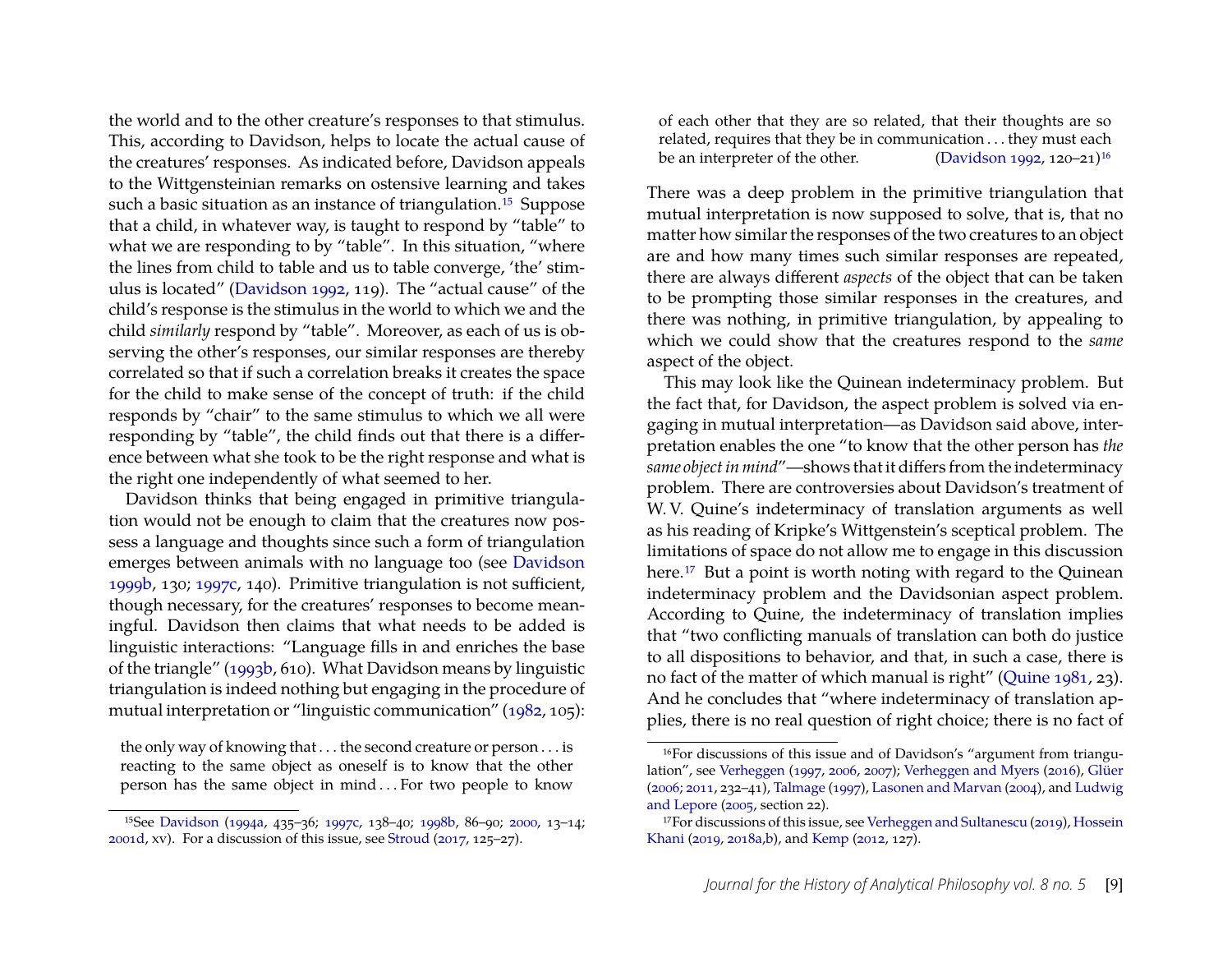the matter" [\(Quine 1968,](#page-26-11) 275). Although Davidson, controversially I believe [\(Hossein Khani 2018a\)](#page-24-11), treats this problem as if it is an epistemological problem and claims that it "does not entail that there are no facts of the matter" [\(Davidson 1999a,](#page-24-13) 596), he does *not* think that the indeterminacy problem would be *solved* by engaging in the procedure of interpretation and thereby in the linguistic triangulation. The aspect problem, as Davidson puts it, implies that even if we can determine that the stimulus is distal (rather than proximal), the primitive triangulation—i.e., mere correlations between our similar responses to that object (such as the process of ostensive learning)—would not be enough to determine whether we are both responding to the same *aspect* of that stimulus. He thinks that this is the Wittgensteinian problem which has to be solved because, for Wittgenstein too, ostensive learning was not enough to claim that one is responding to the same aspect of the object as I do. We need something more than mere dispositions to respond, even similarly, to certain stimuli in the world. We need, as Davidson's Wittgenstein suggested, to be assured of the fact that the learner herself has mastered the seems right/is right distinction and that she and her teacher interpret each other and are interpreted by each other. In this case, Davidson thinks that the problem is solved: both the triangulators, through interpreting each other, would get access to the mind of the other; they would know that they are responding to the *same* object. The Quinean indeterminacy problem, even on Davidson's reading of it, would *not* be solved in this way because Quine and Davidson have already taken both the speaker and the translator to possess rich enough languages and to be equipped with the concepts required to make the relevant judgements about the translations of the speaker's utterances. While Davidson thinks that the aspect problem is solved once the triangulators engage in mutual interpretation, he thinks that the indeterminacy problem *remains* because in interpreting a speaker we may always face the situations in which two options are available: either to interpret the speaker's utterance as meaning something different (but to attribute to her the same belief as we did in the past) or to attribute a different belief to her (but to take the speaker to mean the same thing as she did in the past; see, e.g., [Davidson 1998a,](#page-23-11) 317; [1973b,](#page-22-4) 139).

What we have so far considered can show how Davidson's later works on meaning have been vastly and mainly dedicated to the project of finding an alternative way—different, for instance, from that of Saul Kripke's and Michael Dummett's—to accommodate Wittgenstein's fundamental remarks on meaning, especially the requirement of drawing the seems right/is right distinction.[18](#page-10-0) Without commanding such a distinction, which itself requires communication with others, there would be no practice of meaning something by an utterance. As Davidson puts it,

the central argument against private languages is that, unless a language is shared, there is no way to distinguish between using the language correctly and using it incorrectly; only communication with another can supply an objective check.

[\(Davidson 1991b,](#page-23-0) 209–10)

And what he means by such "an objective check" is very similar to Wittgenstein's search for a *public* criterion to assess the speaker's responses to the world and to her own internal states.[19](#page-10-1) The problem Davidson proposes and the solution he offers are both extracted from Wittgenstein's *Investigations*, as he himself says, "it [triangulation] does end with what may be Wittgenstein's conclusion: language is necessarily a social affair" [\(David](#page-23-1)[son 1992,](#page-23-1) 117). Again, "without a second person there is, as

<span id="page-10-0"></span><sup>18</sup>My aim in this paper has been to remain faithful to what Davidson says of Wittgenstein's remarks in the *Investigations*, rather than Kripke's reading of it. Davidson's interpretation of Wittgenstein is different from Kripke's and Dummett's. I believe Davidson attempts to offer an alternative reading of what he thinks Wittgenstein has made central to the study of meaning.

<span id="page-10-1"></span><sup>19</sup>Davidson famously argues that knowledge of the external world, knowledge of other minds, and knowledge of one's own mind are all interconnected and none has priority over the other. See [Davidson](#page-23-0) [\(1991b,](#page-23-0) 213).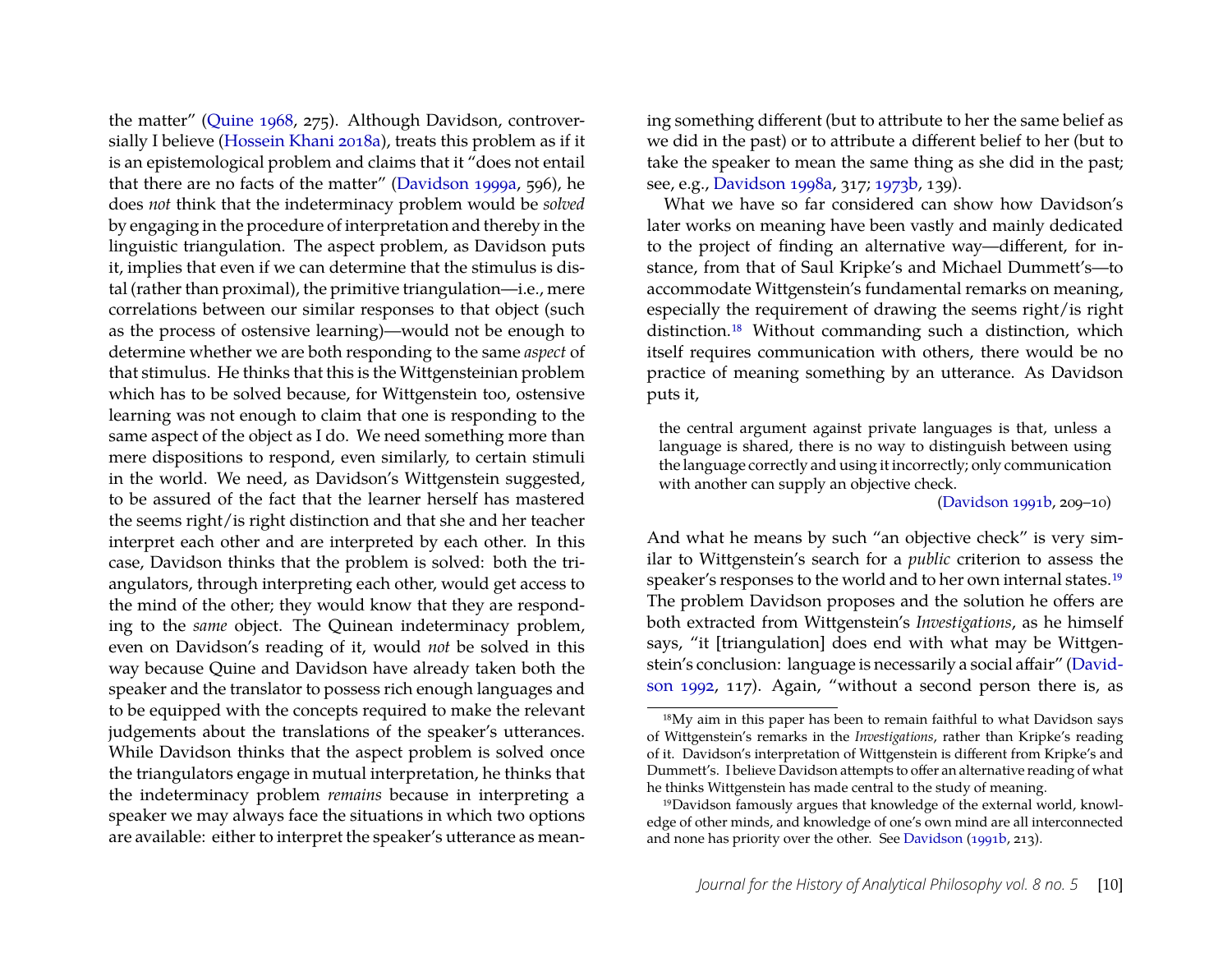Wittgenstein powerfully suggests, no basis for a judgement that a reaction is wrong or, therefore, right" [\(Davidson 1997b,](#page-23-12) 83; see also [2001d,](#page-24-9) xv, and [2000,](#page-24-8) 14). As discussed in Section [2.1,](#page-4-2) what Davidson learns from Wittgenstein is that "to have a belief it is not enough to discriminate among aspects of the world, to behave in different ways in different circumstances; a snail or a periwinkle does this. Having a belief demands in addition appreciating the contrast between true belief and false, between appearance and reality, mere seeming and being" [\(Davidson 1991b,](#page-23-0) 209).

I believe, however, that Davidson also respects Wittgenstein's quietist approach to philosophical perplexities. In order to show this, let me begin by Davidson's remarks on how two people may reach an understanding of each other.

#### <span id="page-11-0"></span>**3. Davidson on Prior and Passing Theories**

Davidson claimed that although it is up to an individual speaker alone to decide what her words mean, this practice is essentially social since without an interpreter interpreting the speaker, there would be no meaning to be intended at all. Davidson sometimes puts these remarks in terms of the theories which philosophers and theorists may employ to systematically *describe* the speakers' abilities to speak and understand. Such theories, even in Davidson's later works, are still Tarski-style theories of truth (see [Davidson 1986,](#page-22-7) 95–96), though Davidson believes that if the speakers' abilities to speak and to interpret are not necessarily limited to what they have learnt before, e.g., some fixed set of rules determining the "correct" use of words, then the theories modeling such abilities should not be treated as fixed in advance of the particular conversation they have with each other and constrained to generate just the conventional meanings of the words. In this regard, he distinguishes between what he calls "prior theories" and "passing theories":

For the hearer, the prior theory expresses how he is prepared in advance to interpret an utterance of the speaker, while the passing

theory is how he *does* interpret the utterance. For the speaker, the prior theory is what he *believes* the interpreter's prior theory to be, while the passing theory is the theory that he *intends*the interpreter to use. [\(Davidson 1986,](#page-22-7) 101)

Prior theories contain what the speaker or the interpreter knows *before* their particular conversation begins. They have expectations of how the future conversation between the two may go, of the "expected meanings"—as we may call them so—which the speaker may attach to her words and which the interpreter is prepared to grasp on the basis of his previous interpretations of the speaker. This is just to say that the speaker, based on her expectations of what the interpreter knows about her and the environment, *knows how* to speak in an understandable way. Such prior theories can contain the conventional meanings of words. But Davidson adds that they can also contain information about the use of the words, or their meanings, in the past. If we want to describe the situation, it is *as if* the speaker and the interpreter are equipped with a prior theory of interpretation (see [David](#page-22-7)[son 1986,](#page-22-7) 100). As before, Davidson argues that sharing such prior theories is neither necessary nor sufficient for guaranteeing success in their communication since what matters is what the speaker *now* intends to mean by her words. The speaker may go on differently this time. Passing theories produce what the speaker presently intends to mean by her words on this particular occasion. For Davidson, communication is successful simply if passing theories coincide, that is, if the speaker speaks in an interpretable way and the interpreter interprets the speaker in the way the speaker intended her utterance to be interpreted: "What two people need, if they are to understand one another through speech, is the ability to converge on passing theories from utterance to utterance" [\(Davidson 1986,](#page-22-7) 106). If that is true, then "it is not a condition on successful communication that prior theories be shared" [\(Davidson 1986,](#page-22-7) 103).

More importantly, Davidson makes a second claim which is not usually appreciated by his commentators. He believes that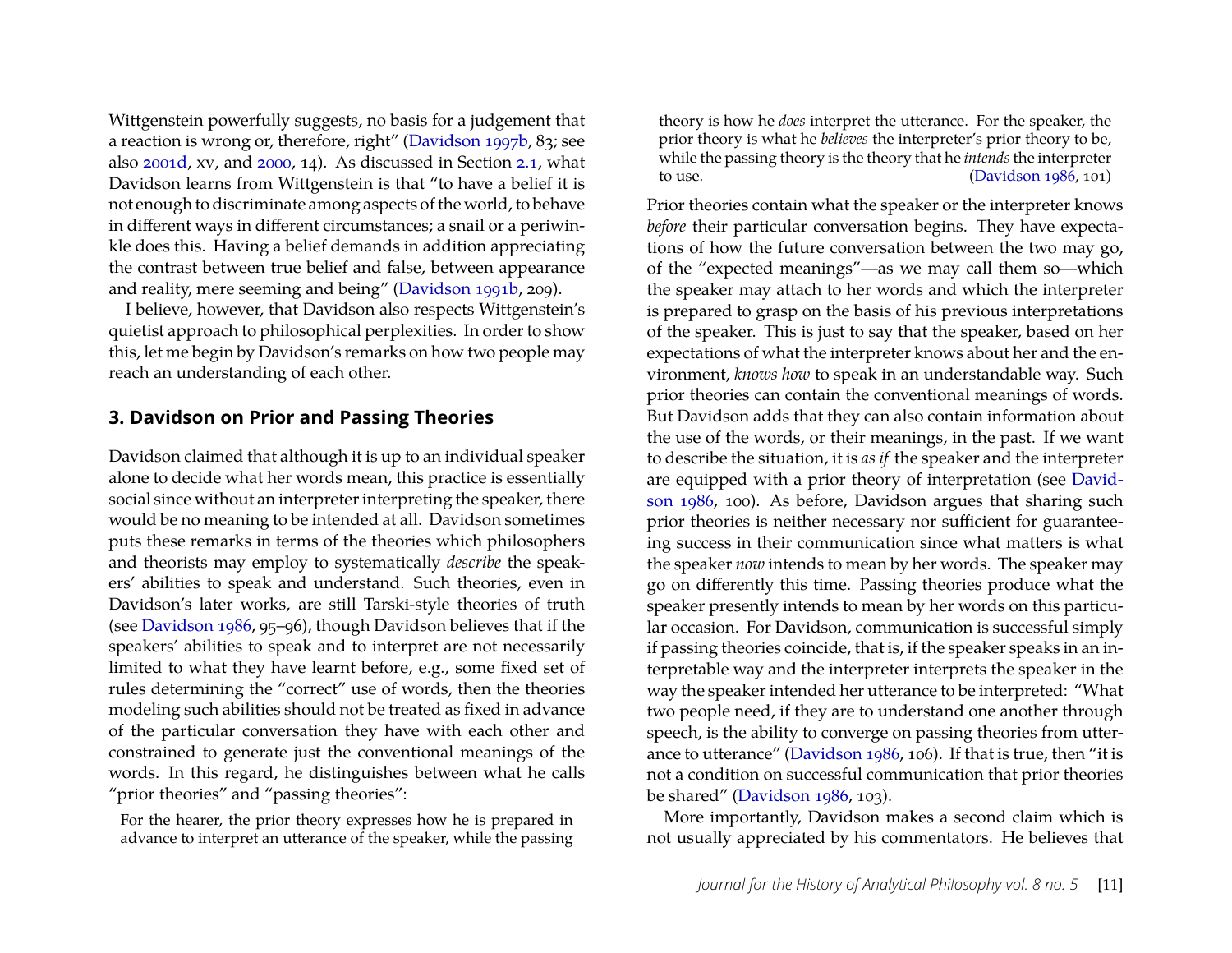reaching such an agreement on what the speaker intends to mean by her words—converging on passing theories—is *not* something that can be formalized or characterized especially in terms of some previously fixed conventions. The communicators possess certain linguistic skills, the abilities to know how to use words (to apply them to certain things in the world) in an understandable way and how to understand the utterances of others via using the available evidence and clues. For Davidson, the process through which they come to such an understanding (or convergence) cannot be explained in terms of their following some rules or conventions since such abilities are acquired in different ways and hence the communicators' strategies to reach such a convergence would be different: they have different backgrounds of knowledge, information, gender, social status, family, personality, habits, and so on. Therefore, "there are no rules for arriving at passing theories" [\(Davidson 1986,](#page-22-7) 107). This means that there are no rules following which guarantees success in communication. There are no such rules because in order to converge on a passing theory—to speak in an understandable way and to understand the speech of another—much non-linguistic general information is required. As Davidson puts it,

a passing theory . . . is derived by wit, luck, and wisdom from a private vocabulary and grammar, knowledge of the ways people get their point across, and rules of thumb for figuring out what deviations from the dictionary are most likely. [\(Davidson 1986,](#page-22-7) 107)

Does this mean that we could not try to say more about this process? It seems that we could, but Davidson does not think that we should. Pushing towards offering more explanations of these processes and practices would lead to misunderstandings of them (as we will see in Davidson's attack on Dummett). This is the reason why Davidson concludes that "there is no . . . chance of regularizing, or teaching, this process" [\(1986,](#page-22-7) 107).

Therefore, understanding a language, for Davidson, is to master a technic, to know how to use words in an understandable

way. But this is a view of knowing-how irreducible to that of knowing-that. Although, for Davidson, the speakers' ability to speak and understand can still be *described* by employing a Tarskistyle theory of truth, it does not mean that they have thereby *propositional knowledge* of such theories: speakers neither explicitly nor implicitly know such theories, and it is not because of knowing such theories that they can communicate with each other. As he states,

to say that an explicit theory for interpreting a speaker is a model of the interpreter's linguistic competence is not to suggest that the interpreter knows any such theory . . . They are rather claims about what must be said to give a satisfactory *description* of the competence of the interpreter. [\(Davidson 1986,](#page-22-7) 95–96, emphasis added)

#### Our talk of such theories

comes to no more than the fact that the speaker is able to speak *as if* he believed the interpreter would interpret him in the way the theory describes, and the fact that the interpreter is prepared so to interpret him. [\(Davidson 1990b,](#page-23-13) 312, emphases added)

For, and this is important, "it is not altogether obvious that there is anything we actually know which plays an essential role in interpretation" [\(1973b,](#page-22-4) 125). Hence, Davidson's remarks do not aim "to say that either speaker or interpreter is aware of or has *propositional knowledge* of the contents of such a theory" [\(1990b,](#page-23-13) 312, emphases added). The reason, again, is that in speaking and understanding much general information, luck, intuition, nonpropositional and non-linguistic knowledge is involved. Speakers rather know how to speak in an interpretable way. This is all Davidson has to tell us. He just describes the situation, rather than explains it.

#### **3.1. Dummett vs. Davidson on the social character of language**

Davidson rejected the idea that shared linguistic practices across a community of speakers, such as the conventional way of using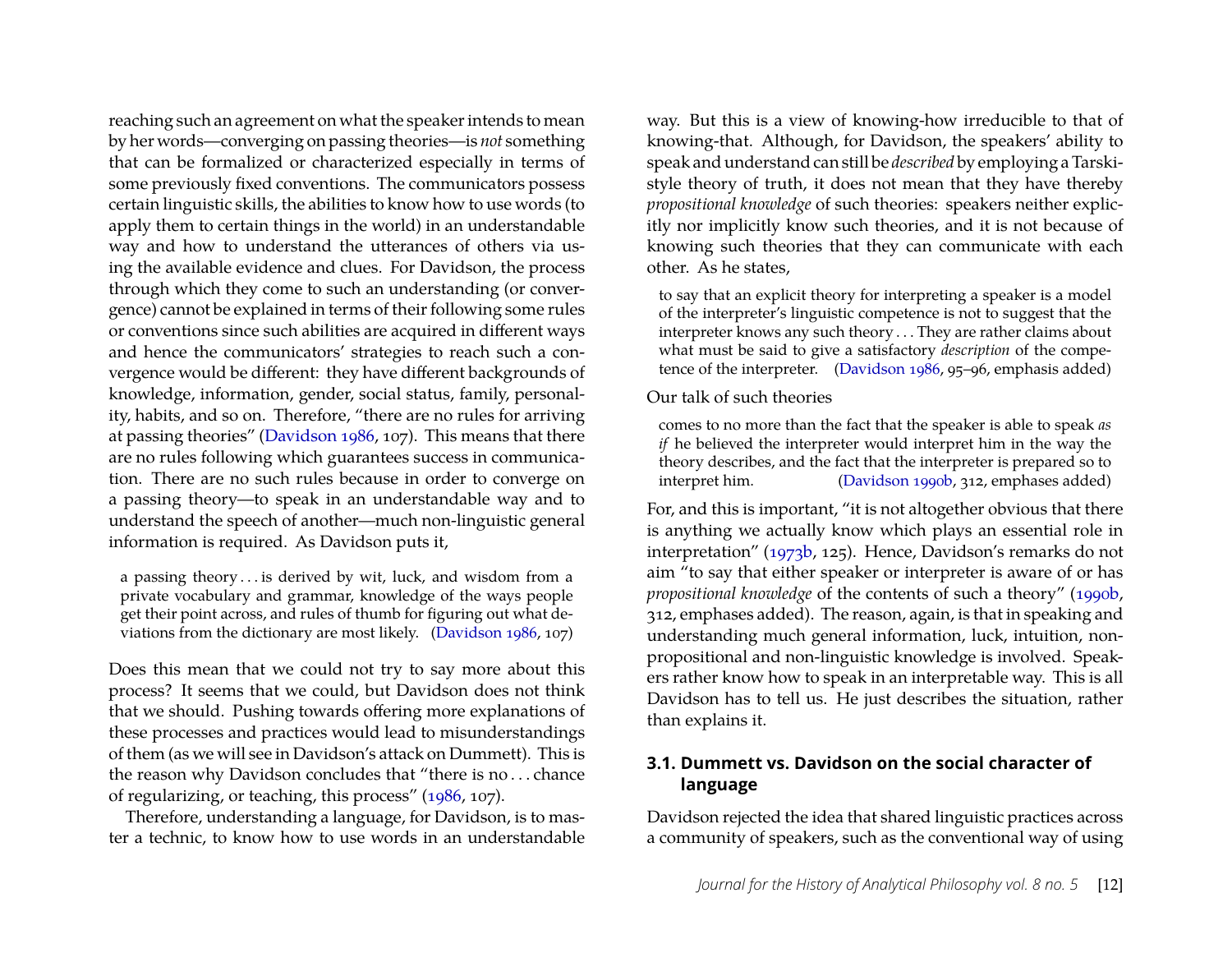words, can be taken to be essential to their success in communication. One may take this claim to be standing against the Wittgensteinian idea that agreement across a community of speakers is basic to the existence of our everyday linguistic practices. But, according to Davidson's *reading* of Wittgenstein, what Wittgenstein is suggesting via his discussion of private language and rule-following is that speaking a language is necessarily a social activity and this claim, for Davidson, should not be treated as amounting to any form of conventionalism or communitarianism, according to which sharing certain rules, norms, conventions, or in general any shared way of speaking is essential to the existence of successful communication. For this, Davidson says "while I accept the idea that communication is the source of objectivity, I do not think communication depends on speakers using the same words to express the same thoughts" [\(David](#page-23-0)[son 1991b,](#page-23-0) 209 n 1). For him, the requirement of meaning the same thing by the same words is a limited conception of "agreement" and Wittgenstein's remarks do not lead to such an idea. What Davidson took Wittgenstein to be suggesting is a wider and deeper conception of an "agreement": the agreement between the speaker and the interpreter regarding what the *speaker* intends her utterance to mean. Such a conception of agreement involves what we may call a *Davidsonian interpretation* of the Wittgensteinian idea of "form of life":

much successful communing goes on that does not depend on previously learned common practices, for recognizing this helps us appreciate the extent to which understanding, even of the literal meaning of a speaker's utterances, depends on shared general information and familiarity with non-linguistic institutions (a 'way of life'). [\(Davidson 1994b,](#page-23-2) 119)

I will soon come back to this important passage.

Davidson's rejection of conventionalism and similar views, as indicated in Section [1.1,](#page-1-2) stems from his rejection of a particular mode of theorizing about our linguistic practices, i.e., the idea that speaking a language and playing games are analogous. One of the advocates of such a view is Dummett. Davidson criticizes Dummett's reading of Wittgenstein regarding the social aspect of language. As he says,

I hold that the answer to the question what it is to go on as before demands reference to social interaction. Where I disagree [with Dummett] is on how this demand can be met.

#### [\(Davidson 1994b,](#page-23-2) 124)

Davidson takes the notion of an idiolect (the particular way a particular speaker speaks on a specific occasion) to be basic, while Dummett takes the notion of a language (as a set of syntactical and semantical rules) to be essential to the existence of our basic linguistic practices, such as that of assertion (see, e.g., [Davidson](#page-22-13) [1979,](#page-22-13) 110). As Davidson says of his difference with Dummett,

My mistake, in his [Dummett's] eyes, is that I take defining a language as the philosophically rather unimportant task of grouping idiolects. [\(Davidson 1994b,](#page-23-2) 111)

Dummett certainly thinks so because, for him,

conventions . . . are what constitute a social practice; to repudiate the role of convention is to deny that a language is in this sense a practice. [\(Dummett 1986,](#page-24-14) 474)

For Davidson, however, we should get rid of these "shallow" notions. What is basic to communication is understanding: if the utterance of the speaker is successfully interpreted as she intended, it does not really matter whether her use of words is appraised to be correct (or incorrect) in accordance with certain rules or agreed-on conventions. For this reason, Davidson famously concludes that

there is no such thing as a language, not if a language is anything like what many philosophers and linguists have supposed . . . We must give up the idea of a clearly defined shared structure which language-users acquire and then apply to cases . . . we should give up the attempt to illuminate how we communicate by appeal to conventions. [\(Davidson 1986,](#page-22-7) 107)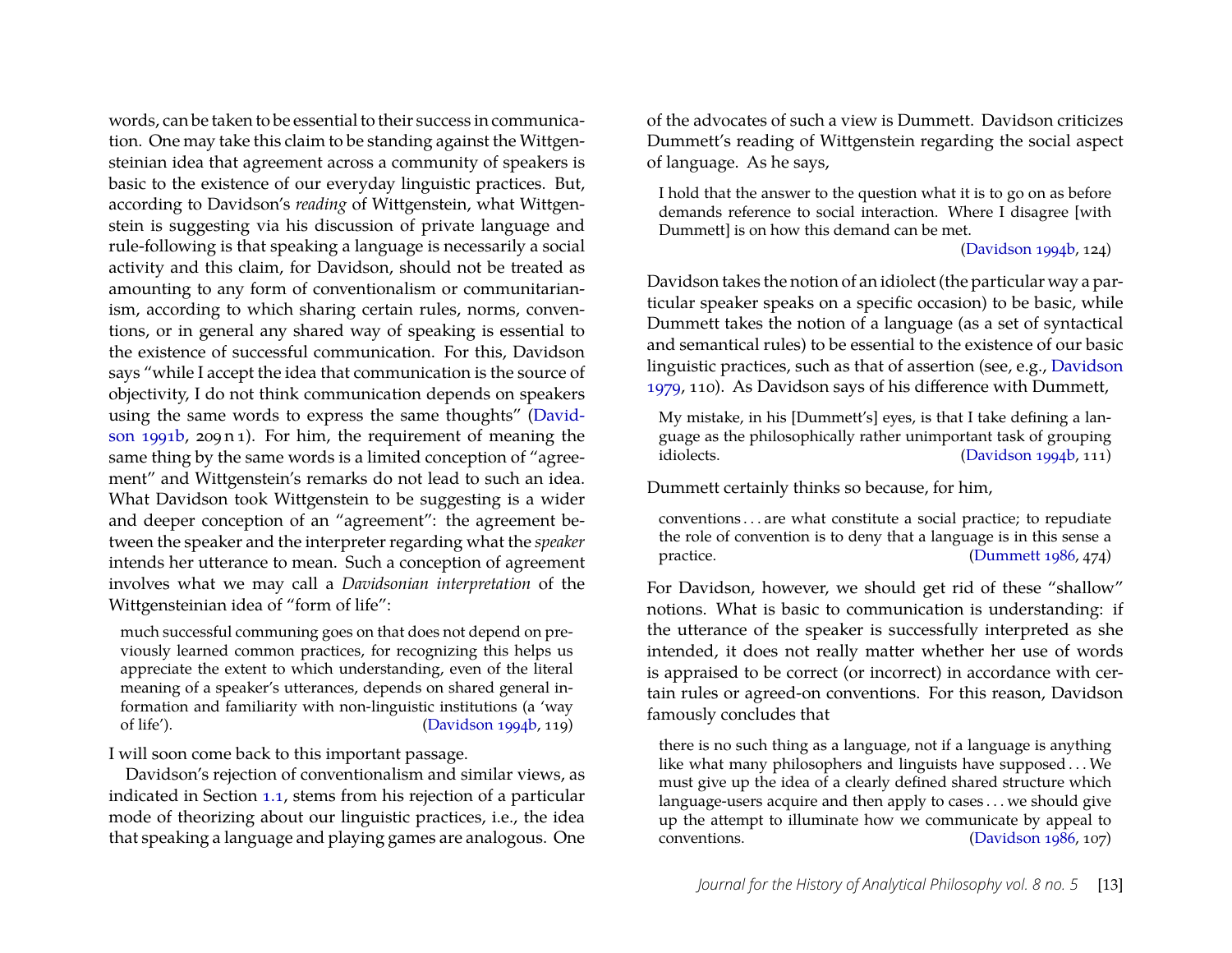Dummett thinks of this view of language as "absurd", since "the need for the notion of a language is apparent" [\(Dummett 1986,](#page-24-14) 474). For him,

our use of our language [should be] considered as a conventional practice in which we progressively learn to engage as we learn to speak. [\(Dummett 1996,](#page-24-15) 160)

We saw, in Section [1.1,](#page-1-2) why Davidson took such a view to be leading to a misunderstanding of such practices: it took speaking a language and playing and winning a game to be analogous; this analogy is "radically defective" [\(Davidson 1984a,](#page-22-6) 268).

Dummett's and Davidson's readings of Wittgenstein's remarks on the social character of language diverge on another important point. For Dummett, Wittgenstein's slogan that "meaning is use" implies that "the knowledge in which a speaker's understanding of a sentence consists must be capable of being fully manifested by his linguistic practice" [\(Dummett 1996,](#page-24-15) 116; see also 36, 91, 108, 113, 116, 179–80, and [1991,](#page-24-16) 305–06). A speaker's grasp of the concept of *square* must be manifested in her ability "to discriminate between things that are square and those that are not" [\(Dummett 1996,](#page-24-15) 98); hence, the speaker is to apply the word to square things and not to others (on this, see also [Wright 1987,](#page-26-12) 247). Davidson's attack on such a view was inspired by Wittgenstein's remarks on ostensive learning, according to which what is fundamental here is the speaker's ability to judge that "square" can be understandably applied to some things, rather than her disposition to discriminate between the things that are a certain way and those that are not. Forming such a judgement, for Davidson, essentially depended on the speaker's possession, and application, of the concept of truth. Dummett extends his view to the case of sentences. In the crucial case of undecidable sentences,<sup>[20](#page-14-0)</sup> the speaker fails to fully manifest her knowledge of

<span id="page-14-0"></span><sup>20</sup>That is, the ones "for which a speaker has some effective procedure which will, in a finite time, put him into a position in which he can recognize whether such sentences' meanings (their truth-conditions). Thus, as he says,

the notion of truth . . . must be explained, in some manner, in terms of our capacity to recognize statements as true, and not in terms of a condition which transcends human capacities. [\(Dummett 1996,](#page-24-15) 76)

Davidson's view, however, is different:

I considered truth to be the central primitive concept, and hoped, by detailing truth's structure, to get at meaning.

[\(Davidson 2001c,](#page-24-17) xiv)

Meaning can have a chance to emerge if the speaker grasps the seems right/is right distinction. Davidson's Wittgenstein's view of the social character of language implies that the speaker's understanding of the meaning of her words is not required to be manifested in her rule-governed use of the words; rather in her success in communication. The speaker is free to intend to use her words in whatever way she may *only if* such a use can be understood by her hearer in the way the speaker intended. This is a different sort of view, different from conventionalist and communitarianist conceptions of meaning.[21](#page-14-1) Davidson, hence, believes that Dummett's reading of Wittgenstein misses an essential feature of our linguistic practices:

Dummett thinks that by promoting the primacy of the idiolect I run afoul of Wittgenstein's ban on private languages; in my view Dummett, by making language primary, has misplaced the essential social element in linguistic behavior. [\(Davidson 1994b,](#page-23-2) 109)

Davidson rather "looks at language from the start as a social transaction and therefore concentrates on what one person can learn about another in the context of a shared world" [\(Davidson](#page-23-14) [1988a,](#page-23-14) 190).[22](#page-14-2)

or not the conditions for the truth of the sentence is satisfied" [\(Dummett 1996,](#page-24-15) 45).

<span id="page-14-2"></span><span id="page-14-1"></span><sup>21</sup>For a defense of Davidson, see [McDowell](#page-25-6) [\(1981\)](#page-25-6).

<sup>22</sup>For more on this disagreement between Dummett and Davidson, see [Lud](#page-25-7)[wig and Lepore](#page-25-7) [\(2007\)](#page-25-7).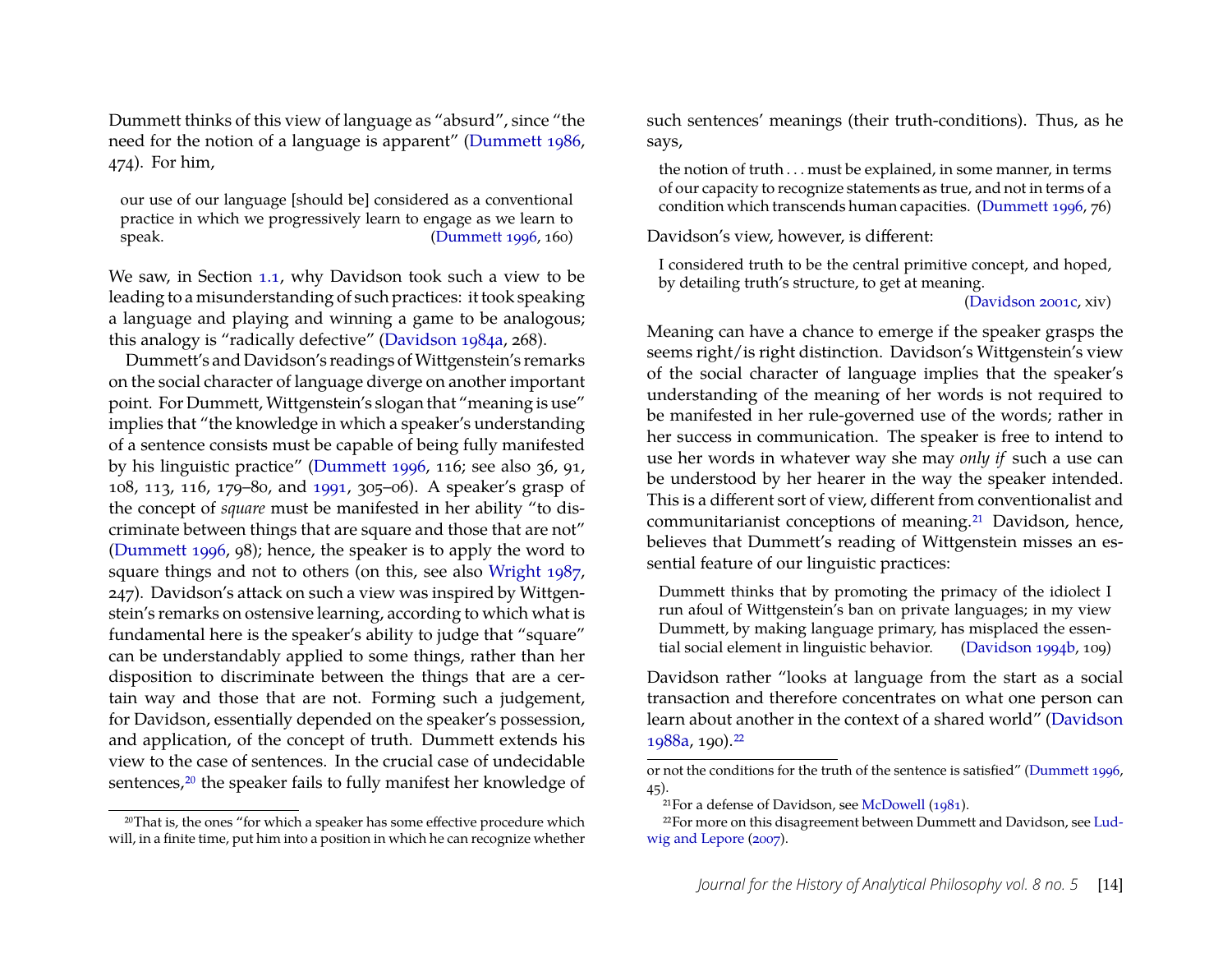Davidson extends the domain of his criticism:

if the concept of following a rule is not quite appropriate to describe meaning something by saying something, it is also questionable whether . . . we should accept without question the idea that meaning something demands (as opposed to sometimes involving) a convention, custom, or institution. [\(Davidson 1992,](#page-23-1) 114)

This claim looks like a rejection of Wittgenstein's view that using a language is to master a technic and that agreement across a community of speakers sharing their basic linguistic practices is fundamental to the existence of such practices. As Wittgenstein says,

To obey a rule, to make a report, to give an order, to play a game of chess, are *customs* (uses, institutions). To understand a sentence means to understand a language. To understand a language means to be master of a technique. [\(Wittgenstein 1953,](#page-26-1) §199)

However, we saw why it would be too fast to conclude that Davidson is against such a view since, according to Davidson's reading of Wittgenstein, such institutions are still fundamental to the existence of our linguistic practices, but Davidson's Wittgenstein disagrees (with Dummett's) that these institutions must be limited to those of shared rules and conventions about correct use across a speech-community. Davidson denies the essentiality of "linguistic institutions" for the existence of our linguistic practices, but his target is not Wittgenstein, rather a particular (here, Dummett's and elsewhere Kripke's) reading of Wittgenstein. What Davidson opposes is the view that these institutions can be taken to be essentially determining the meaning of words, or their correct use, *in advance of* the particular conversation two people may have and, as a result, to count any deviation from this particular way of speaking as a linguistic error. Davidson reads Wittgenstein's ideas differently. As he puts it,

Perhaps we [Dummett and Davidson] even agree on the underlying reason, namely Wittgenstein's, that without a social environment nothing could count as misapplying words in speech. Where we part company is in how we think the social environment makes its essential contribution. [\(Davidson 1994b,](#page-23-2) 113)

The important point to note here is that Davidson does not have the same negative view of what he calls "non-linguistic institutions" or a "way of life". Davidson and Dummett offer two different readings of Wittgenstein's idea of a form of life and of what this notion implies: according to one reading, a "form of life" (conceived as "linguistic institutions") implies the existence of wide agreements across a community of speakers (in the form of a fixed set of rules or conventions) about what words mean or how they ought to be used, and according to the other, a "form of life" (conceived as "non-linguistic institutions") treats sharing non-linguistic information as essential to the existence of such practices, together with the familiarity with the speaker's attitudes, environment, habits, life, and so forth. It is this latter conception of "agreement" which Davidson takes seriously. Moreover, as indicated in Section [3,](#page-11-0) Davidson thinks that there would be no *explanation* of how such an agreement is reached because, again, it involves such non-linguistic information. We can at best only *describe* what is probably involved in success in understanding. Consider the way Davidson describes such general knowledge, i.e., a way of life:

The knowledge on which we rely, however intuitively, is just about everything we know. This is why I wrote that there are no rules for arriving at passing theories.

[\(Davidson 1998a,](#page-23-11) 327; see also [Davidson 1986,](#page-22-7) 107)

There is no finite list of things a speaker should know in order to say of her that she has possessed the ability to speak and to understand. Such knowledge, to repeat, is very similar to a form of knowing-how or mastering a technic:

Knowing a language is . . . like knowing how to ride a bicycle. [\(Davidson 1998a,](#page-23-11) 325)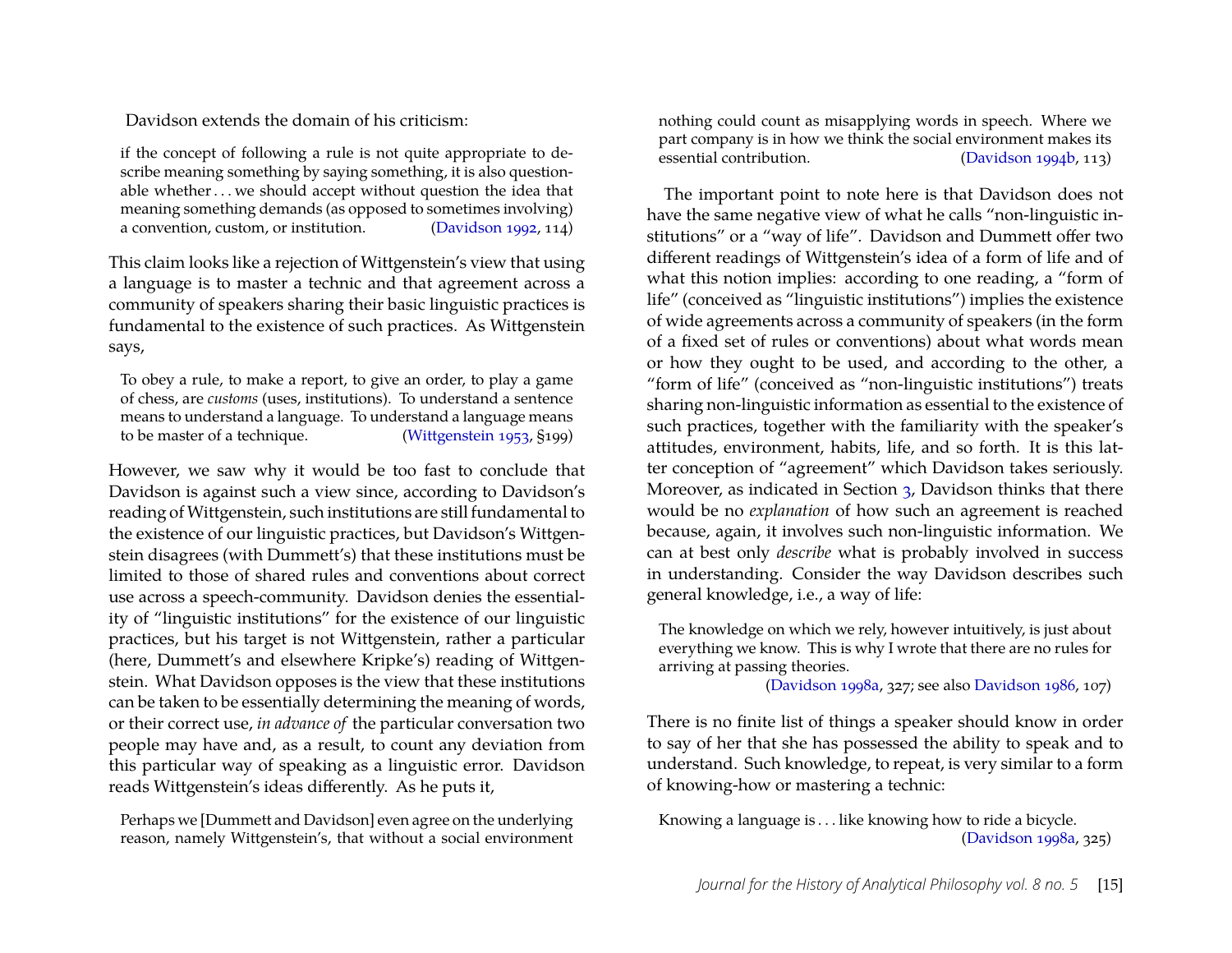Davidson here is by all means Wittgensteinian. What about his view of Wittgenstein's quietism?

### **4. Davidson and the Matter of Description vs. Explanation**

Davidson's treatment of the aforementioned problems about meaning, especially his discussion of triangulation and his rejection of conventionalism and communitarianism, showed how he attempts to resist what he takes to be a bad philosophy, implausible theories about our most basic linguistic practices. Such theories (which, for him, many philosophers have endorsed) cannot explain what is basic to linguistic communication, that is, mutual understanding; and this latter, Davidson seemed to believe, should be left unexplained. Although he argues against a certain sort of understating of such practices, he himself does not really tell us what it is to mean something by an utterance and what it is to understand such utterances. He just invites us to look at the role our habits, intuition, and non-linguistic information which we have of each other, of the world and of the occasion of speech—plays in our success in these practices. I believe Davidson's reasons for his reluctance to provide such explanations are Wittgensteinian. This point needs more clarification.

#### **4.1. Wittgenstein's quietism**

I have claimed that Davidson does not actually provide us with any explanation of meaning-determination and success in communication and I already tried to cite evidence for the additional claim that Davidson is not inclined to do so mostly for Wittgensteinian reasons. This is an important metaphilosophical point about Davidson's works and perhaps the source of many controversies about his metaphysical positions about meaning. To begin with, we can imagine different routes Davidson could pursue if he really wanted to follow an anti-quietist approach in order to deal with the aforementioned issues about meaning and communication. To give some examples, Frederick [Stoutland](#page-26-13) [\(1982a](#page-26-13)[,b\)](#page-26-14) and Louise [Antony](#page-22-14) [\(1994\)](#page-22-14), for instance, attempt to argue that Davidson's philosophy of language can be construed as antirealistic and incompatible with semantic realism.[23](#page-16-0) Mark [Platts](#page-25-8) [\(1997,](#page-25-8) 1980) thinks that Davidson's philosophy can be labeled realistic and Jeff [Malpas](#page-25-9) [\(1992,](#page-25-9) 14) attempts to argue "for a view of Davidson as a 'realist'". Claudine Verheggen and Robert Myers argue that Davidson can be interpreted as a non-reductionist about meaning [\(Verheggen and Myers 2016,](#page-26-8) 88–90). What about Davidson as a quietist? This option has not yet been properly investigated and the reason might be that Davidson has never been clear about his metaphilosophical view. What I aim to do here is to provide more evidence to support a quietist reading of Davidson. But let me first briefly introduce what I mean by Wittgenstein's quietism.

Wittgenstein has famously stated that

philosophy may in no way interfere with the actual use of language; it can in the end only describe it. For it cannot give it any foundation either. It leaves everything as it is. [\(Wittgenstein 1953,](#page-26-1) §124)

According to Wittgenstein, our actual linguistic practices *cannot* be given any foundation. Does he have any reason for this claim? It seems he has: attempting to provide such a foundation leads to philosophical misunderstandings of such practices, which amount to unwelcome conclusions, such as that of the rule-following paradox. Davidson too stopped explaining such practices because he thought that such a foundation for these practices *cannot* be given and he believed so not because he thought it is *impossible to try* to offer one, but because doing so would lead to philosophical misunderstandings. For him, one who wishes to explain our actual linguistic practices would fail

<span id="page-16-0"></span><sup>23</sup>See [Miller and Hossein Khani](#page-25-10) [\(2015\)](#page-25-10) for a criticism of Stoutland and for the claim that Davidson's philosophy is compatible with realism. See also [Child](#page-22-15) [\(2001\)](#page-22-15) for a middle position.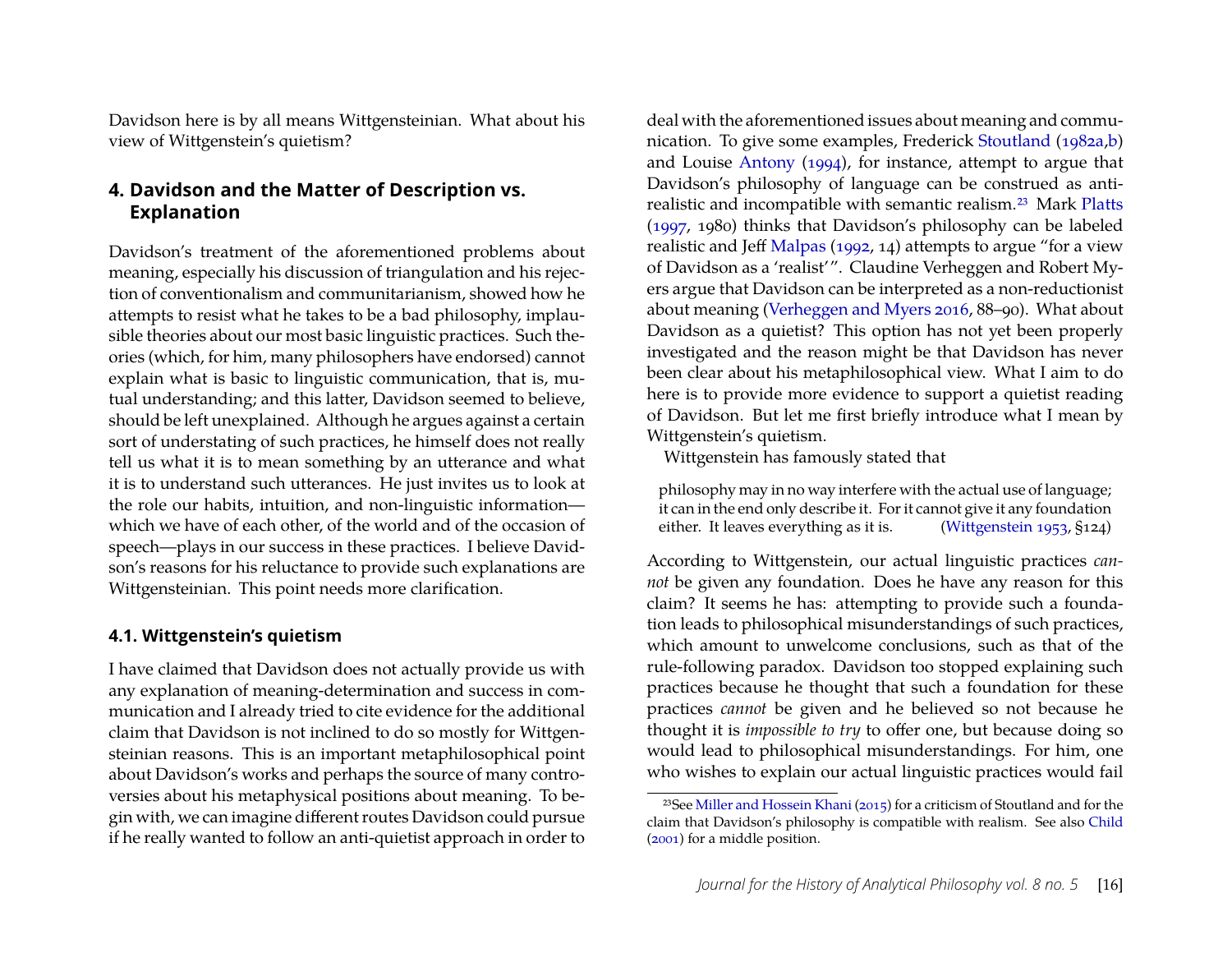to fully appreciate their essential feature, that is, that they are social practices in which not only is the presence of others interacting with each other essential to their existence, but much non-linguistic information is also involved in such a way that any attempt to regulate them would inevitably fail to do justice to the complexities of such practices. Employing the notion of rules and conventions (in general, linguistic institutions) would be as unhelpful as the claim that speakers have propositional knowledge of theories of meaning leading them to understand each other.

Wittgenstein claimed that "the philosopher's treatment of a question is like the treatment of an illness" [\(Wittgenstein 1953,](#page-26-1) §255). But what does this claim imply? Is Wittgenstein against just *any* sort of attempt to talk about these questions and problems? He definitely is not and it is not plausible to think so: in order to treat an illness, you need to know about it, to properly investigate it and to successfully describe it. As John McDowell puts it,

[Wittgenstein] is talking about a particular mode of philosophical activity. We do best not to take him to be making pronouncements about just anything that counts as philosophy".

[\(McDowell 2009,](#page-25-11) 367)

[Wittgenstein's] aim here is to give philosophy peace, in the face of a temptation to find a mystery, which would need to be alleviated by substantive philosophy. The label is all right if all it conveys is the aim of quieting the felt need for substantive philosophy.

[\(McDowell 2009,](#page-25-11) 370)

What is such a temptation in the case of meaning? Marie [McGinn](#page-25-12) [\(1997\)](#page-25-12) traces the root of it back to the temptation to apply scientific methods to what we ought not. Wittgenstein has famously said that

philosophers constantly see the method of science before their eyes, and are irresistibly tempted to ask and to answer questions in the way science does. This tendency is the real source of metaphysics and leads philosophers into complete darkness.

[\(Wittgenstein 1958,](#page-26-15) 18)

Wittgenstein surely does not discard science or the merits of scientific methods in general; rather, as McGinn puts it, he believes that

the methods of science, in particular the ideas of explanation and discovery, are misleading and inappropriate when applied to questions like "What is meaning?", "What is thought?".

[\(McGinn 1997,](#page-25-12) 20)[24](#page-17-0)

I think, in many respects, Davidson agrees with such a quietist view. We discussed his similar way of treating a variety of problems about meaning, e.g., about knowledge of meaning-theories, convergence on passing theories and the shift from primitive to linguistic triangulation (on which I will say more). In all such crucial cases, Davidson thought that doing more to explain them is a temptation that should be avoided if we want to avoid misunderstanding them. Davidson, in addition, famously stated that applying the methods of science to the questions like "What is meaning?" and "What is thought?" is misleading. Doing so leads to misunderstanding of the mental realm and the essential difference between the way the mental and the physical can be described, a claim which supplies additional evidence for his consent to Wittgenstein's quietism.

Davidson draws a significant distinction between the application of the laws of science and the rules of rationality. Although he employs the notion of causality in his explanation of intentional action, that is, although he believes that "at least some mental events interact causally with physical events" , he denies that there can be any "strict deterministic laws on the basis of which mental events can be predicted and explained" [\(Davidson](#page-22-16) [1970,](#page-22-16) 208). Davidson thinks that his employment of the concept of causality may be taken to be standing against the Wittgensteinian idea that "the methods of the poet, the critic, and the

<span id="page-17-0"></span><sup>24</sup>Here I am not concerned with the philosophers who are against Wittgenstein's quietism, such as [Wright](#page-26-16) [\(2001\)](#page-26-16) and, to some extent, [Brandom](#page-22-17) [\(1994\)](#page-22-17). On Wittgenstein's quietism, see also [Malcolm](#page-25-13) [\(1984\)](#page-25-13), [Rorty](#page-26-17) [\(1982,](#page-26-17) 22; [2007\)](#page-26-18), [Horwich](#page-24-18) [\(2013\)](#page-24-18), [Kenny](#page-25-14) [\(2006\)](#page-25-14), [Mulhall](#page-25-15) [\(2007\)](#page-25-15), [Fogelin](#page-24-19) [\(2009\)](#page-24-19), [Price](#page-26-19) [\(2015\)](#page-26-19), and [Macarthur](#page-25-16) [\(2008,](#page-25-16) [2017\)](#page-25-17).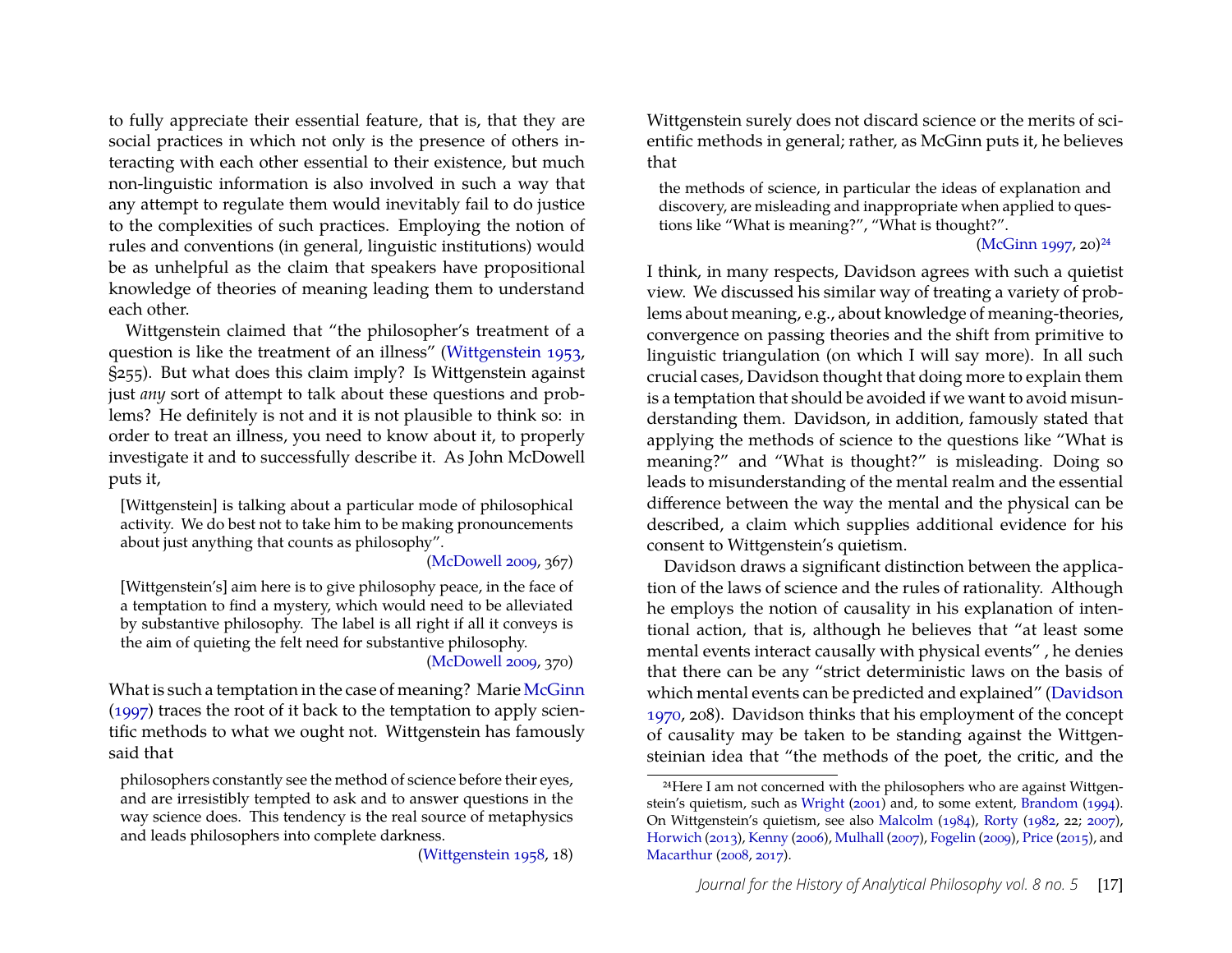social scientist not only are different from, but also opposed to, the methods of the sciences of (the rest of) nature" [\(Davidson](#page-23-5) [1993a,](#page-23-5) 168). He agrees that using the notion of causality may seem like here we are tempted to apply the methods of science, but he rejects that there can be nomological connections between the mental and the physical (that is, psychophysical laws governing this relation) because the realm of the mental is governed by a different sort of rules, the rules of rationality.[25](#page-18-0) For Davidson, this distinction would help to reconcile the two views (his and Wittgenstein's) which were mistakenly thought to be radically different. The mistake stems from a misunderstanding of the role which the notion of causality is supposed to play in his view, a mistake which vanishes once we notice that Davidson aims to use "the 'unscientific' concept of cause" [\(1990a,](#page-23-15) 98). This, however, does not mean that the gap between the mental and the physical now disappears; it is rather a gap "that must exist between two schemes of description and explanation, one, the mental, being essentially normative, the other not" [\(1990a,](#page-23-15) 98). This normative character of mental concepts is "a primitive aspect of rationality" [\(1987b,](#page-23-16) 115). Following McGinn's interpretation of Wittgenstein's quietism, Davidson too agrees that "there can be no serious science or sciences of the mental" [\(1995,](#page-23-3) 122–23). Searching for such a science is a temptation to avoid. Otherwise, it would lead to a misunderstanding of the essential feature of the mental and the semantical. Davidson confesses that his reasons here are Wittgensteinian too since it was Wittgenstein who said:

The confusion and barrenness of psychology is not to be explained by calling it a "young science"; its state is not comparable with that of physics . . .

The existence of the experimental method makes us think we have

the means of solving the problems which trouble us; though problem and method pass one another by. [\(Wittgenstein 1953,](#page-26-1) II, xiv)

Having quoted this passage from Wittgenstein, Davidson continues:

I take this to apply not just to psychology as it existed when Wittgenstein wrote, but to be a judgment *sub specie aeternitatis*.

[\(Davidson 1995,](#page-23-3) 117)

#### **5. Wittgenstein's Quietism and Davidson's Triangulation**

Was Davidson really after offering an "explanation" of meaningdetermination in his discussion of triangulation? As I have generally pointed out, I think he was not. Triangulation at best added a causal story to what we may call the meaning-determination process. At the end of the day, Davidson did not provide us with anything newer than what he, inspired by Wittgenstein, had already offered: engaging in mutual interpretation, induction and evidence-collecting, this time more vividly combined with features of his externalism. I argued that although Davidson is admittedly an externalist and Wittgenstein may or may not be so, the problems they were concerned with were essentially of the same kind. Moreover, I also showed that using the notion of triangulation by Davidson is all about meetingWittgenstein's essential requirement of drawing the seems right/is right distinction, without appealing to shared practices of a speechcommunity. But does Davidson *explain* how the concepts of right and wrong are acquired, how creatures come up with meaningful responses, or how the aspect problem is solved via engaging in linguistic triangulation? He does not; he rather leaves us with an analogy alone. Consider his description of what he calls the "argument" from triangulation:

To complete the "argument", however, I need to show that the *only* way one could come to have the belief–truth [the seems right/is

<span id="page-18-0"></span><sup>25</sup>Such as the principle of charity which "maximizes intelligibility" [\(David](#page-23-0)[son 1991b,](#page-23-0) 215) in the speaker's behaviour by attributing true (or even sometimes false) beliefs to her.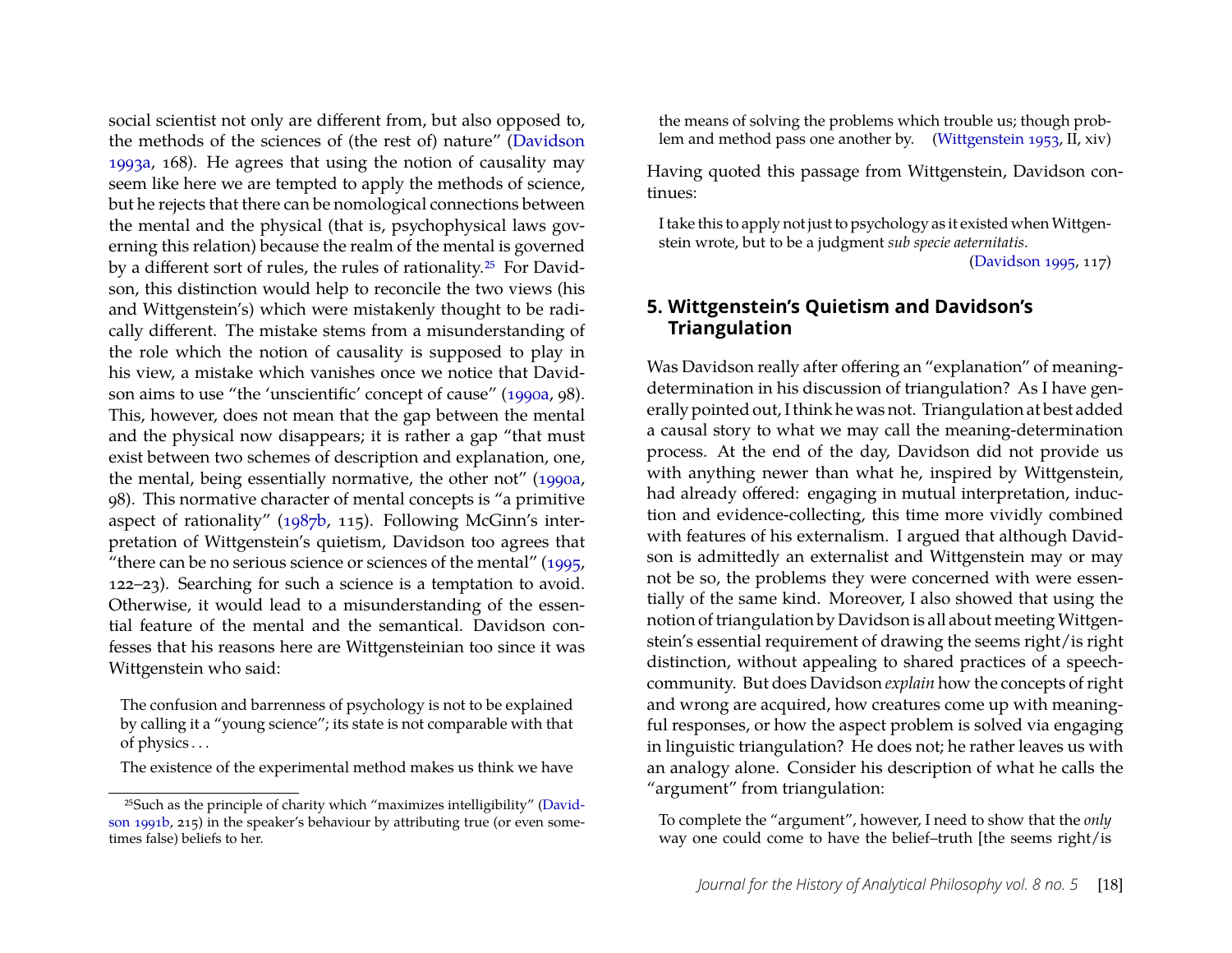right] contrast is through having the concept of intersubjective truth. I confess I do not know how to show this . . . In place of an argument  $\dots$  I offer  $\dots$  [an] analogy. [\(Davidson 1982,](#page-22-10) 105)

The analogy that Davidson then offers is a description of a triangular situation. Consider also this passage:

What must be added to a meaningless sound, uttered at moments appropriate for that same sound, uttered as speech, to transmute the former into the latter? . . . I am under no illusion that I can provide anything like an analysis; perhaps there is no answer that does not lead in a circle. [\(Davidson 1997c,](#page-23-7) 139)

Davidson admits that any such attempt would probably lead to a philosophical misunderstanding, a circular account of what makes it the case that one sound can be viewed as meaningful and another cannot. He does not think that any proper analysis, any foundation, can be offered of it; rather just some analogy, some description of the situations in which some creatures may come up with a language, i.e., the situation of triangulation between the creatures which are inclined to respond to the world in similar ways, very similar to the situations Wittgenstein described in his discussion of ostensive learning. Both Wittgenstein and Davidson saw involving in such situations alone as insufficient to explain what makes a sound meaningful and both seemed to end up with the idea that it is better we leave the matter as it is and instead look at our linguistic practices and see how essential the role of complex "non-linguistic institutions" is in these practices. Davidson followed Wittgenstein to argue that language and thought are essentially social:

Wittgenstein expresses this idea when he talks of the difference between following a rule and merely thinking one is following a rule; . . . [his] point isn't that consensus defines the concept of truth but that it creates the space for its application. If this is right, then thought as well as language is necessarily social.

[\(Davidson 1999b,](#page-24-0) 129)

If language is so, there needs to be some sort of agreement between the speaker and the interpreter, but, as Davidson reads the Wittgensteinian notion of "agreement", we only need agreement on understanding, rather than agreement on rule-governed uses of words:

Wittgenstein put us on the track of the only possible answer . . . The source of the concept of objective truth is interpersonal communication. Thought depends on communication.

[\(Davidson 1991b,](#page-23-0) 209)[26](#page-19-0)

And, for Davidson, this "follows at once if we suppose that language is essential to thought and we agree with Wittgenstein that there cannot be a private language" [\(1991b,](#page-23-0) 209). Davidson, in his own Wittgensteinian way, invites us to look at our everyday linguistic practices and their extreme complexities and warns us of the misunderstandings which his Wittgenstein detected before: further attempts to explain these practices, as Davidson previously argued for, lead either to circular accounts or to implausible (Dummettian) ones. Davidson too "is meant to bring into prominence the fact that the *speaking* of language is part of an activity" [\(Wittgenstein 1953,](#page-26-1) §23).

With regard to Wittgenstein's quietism and Davidson's triangulation we can still say more. In Davidson's triangulation, it was nothing but the *similarity* of responses of the triangulators that could give rise to the existence of a sort of correctness conditions. Sharing such responses was essential, according to Davidson, if there is to be any opportunity for them to grasp the seems right/is right distinction: when the correlation between their (previously) similar responses is broken, one can now observe that the other is responding differently. But what is the source of such similarities? For Davidson,

all creatures . . . treat some stimuli as more alike than others. The criterion of such classifying activity is similarity of response. Evo-

<span id="page-19-0"></span> $26$ For a different view on this matter, see [Wikforss](#page-26-20) [\(2017,](#page-26-20) 63).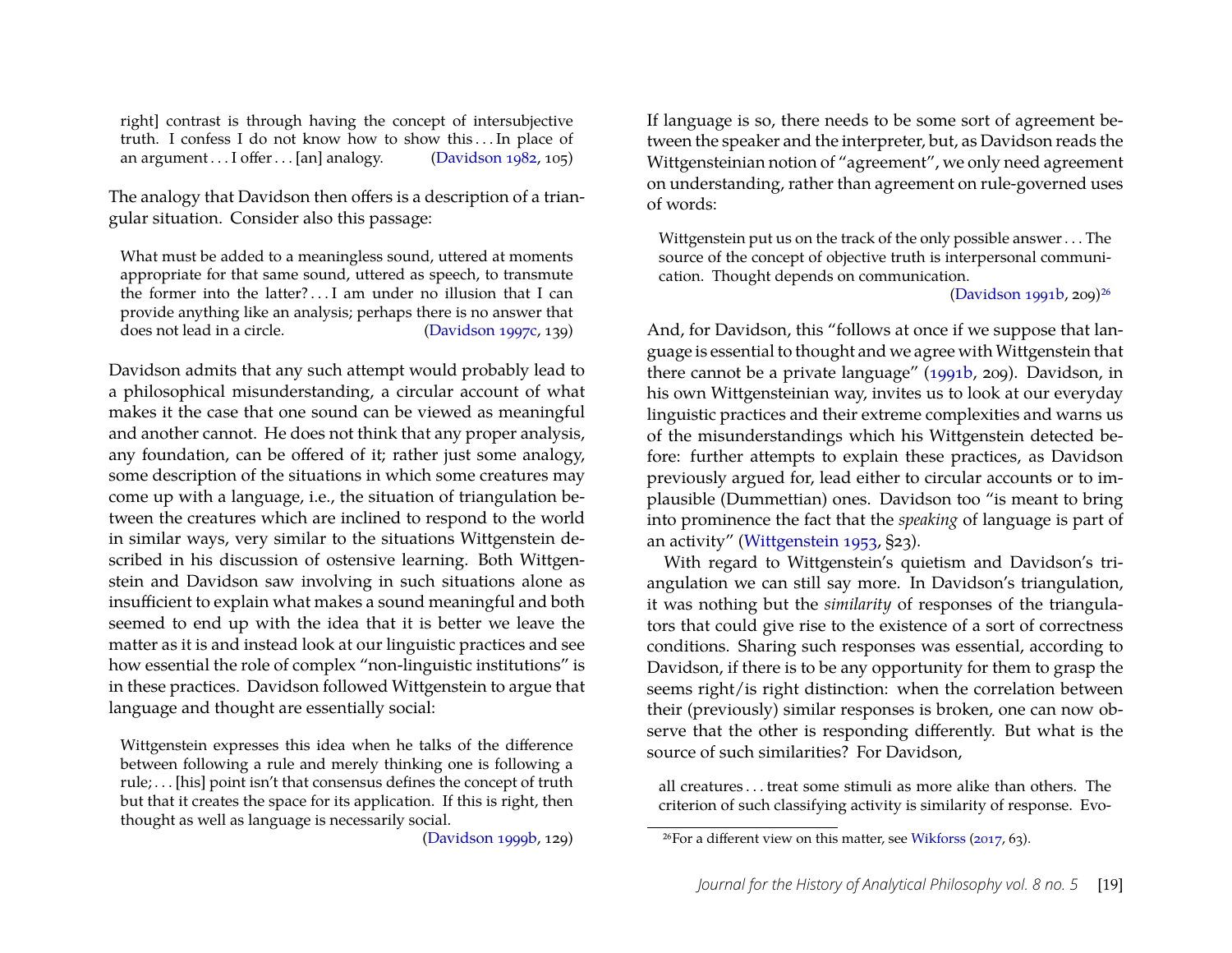lution and subsequent learning no doubt explain these patterns of behavior. [\(Davidson 1991b,](#page-23-0) 212)

Davidson's appeal to evolution and such *empirical* facts is just his way of confirming that we do not really know *why* the creatures like us respond similarly. As he says, "evolution has made us more or less fit for our environment, but evolution could not endow us with concepts" [\(1997c,](#page-23-7) 134). Here too Davidson, like Wittgenstein, concedes that it is nothing but an empirical fact about us that we generally agree in our responses to the world. As [Wittgenstein](#page-26-1) [\(1953,](#page-26-1) §226) puts it, "What has to be accepted, the given, is . . . *forms of life*".

I also suggested that triangulation is better understood as an analogy, a metaphor, that at best shows how Davidson's externalism can accommodate the Wittgensteinian seems right/is right distinction: no creature can have determinate causes for her responses and hence meaningful responses without mastering this distinction. It is true that Davidson brings in the notion of *linguistic* triangulation after showing that primitive triangulation cannot be enough for language and thoughts to emerge, but he did not really offer any explanation of such a significant jump from primitive (non-linguistic) triangulation to linguistic triangulation:

[I]t is only in interpersonal communication that there can be thought...The reason for this is, in my opinion, that there is no other way to answer Wittgenstein's question, in what consists the difference between thinking one is following a rule, and actually following it ... Our thoughts and words carry us out into the world . . . This connection with the world can be established only by shared reactions to a shared environment [i.e., Triangulation]. [\(Davidson 1997a,](#page-23-17) 274–75)

He just tells us that once our responses are linguistic, the depth and the width problems are solved and hence we have meaningful responses. We saw that neither did he offer any argument *establishing* the claim that in order to have meaningful responses

we necessarily need linguistic communication (he just offered an analogy), nor did he explain why the above problems are *solved* if our responses become linguistic. How is linguistic triangulation supposed to solve the aspect or width problem? Even without knowing the details about linguistic triangulation, it is clear that the creatures' responses merely turning into linguistic would not *by itself* help to solve this problem. A parrot's responding by "table" in the presence of the same table in view does not help to claim that it now possesses a language and thoughts. The creatures' responses becoming linguistic would matter, however, only if we presume in advance that linguistic responses are already *meaningful*, or as Davidson said, that the triangulators are capable of making judgements about the correctness (understandability) of their responses. Making such an assumption presupposes, rather than explains, that the aspect problem is solved. This is the reason why Davidson thinks that saying more on this would lead to either circular explanations or miscontruals of these matters. We better not to attempt to explain them. And this is one reason why I think Davidson's use of the notion of triangulation is nothing more than an analogy to *describe* such practices. But, what about Davidson's project of constructing formal theories of meaning?

### **6. Davidson's Theory of Meaning and Wittgenstein's Quietism**

According to Davidson, Richard Rorty's worry is that there is a tension between Davidson's semantical project and Davidson's use of Wittgensteinian remarks. As he puts Rorty's criticism,

Rorty sees some of my views as serving his Wittgensteinian agenda . . . He is less pleased by my persistent interest in Tarskian semantics. Like many others, he views these tendencies as opposed, and urges me to forgo the second. But I can't, because what Rorty holds to be antithetical modes of philosophizing I see as interdependent aspects of the same enterprise. Insofar as I have arrived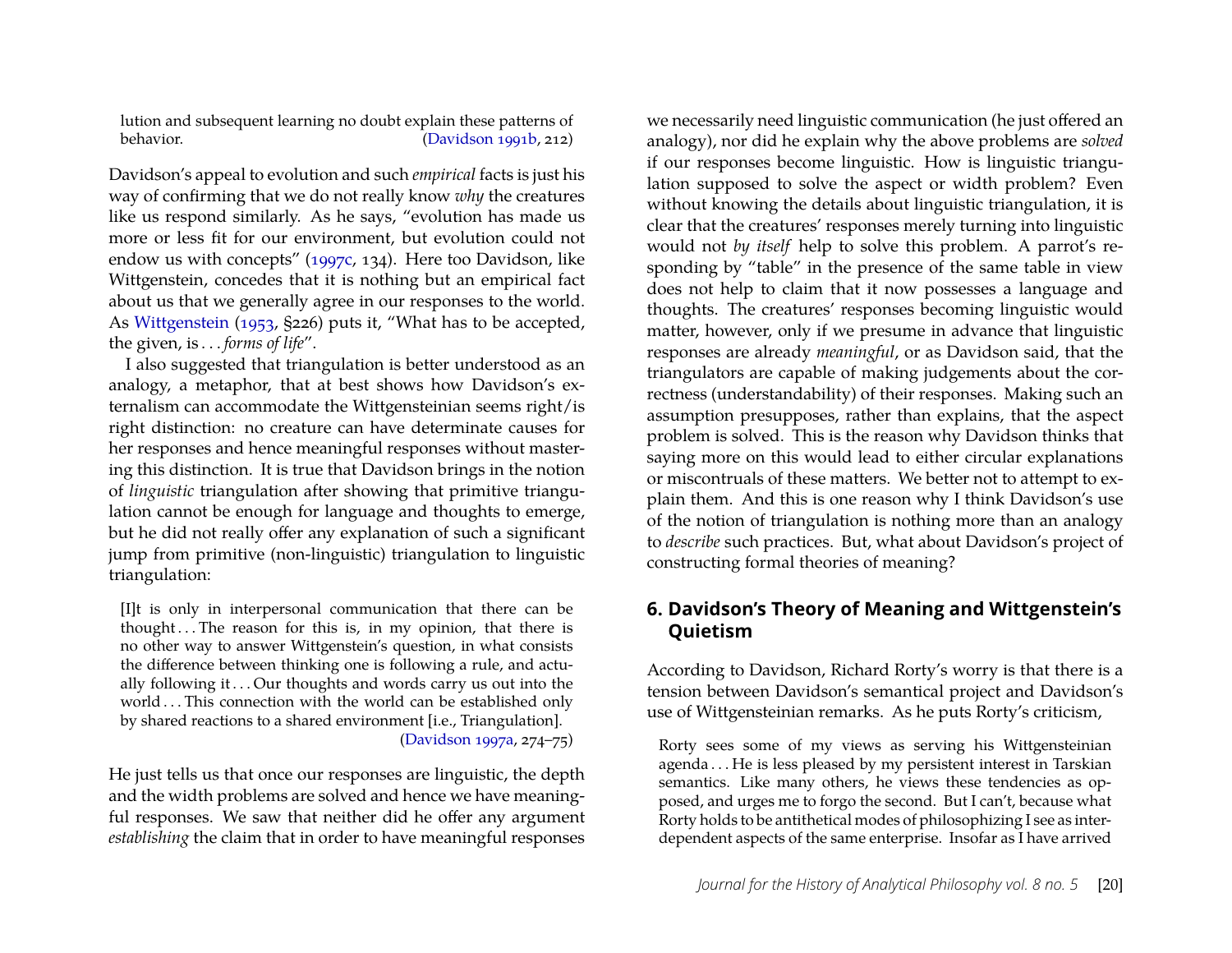at . . . Wittgensteinian thoughts, it is largely through having taken a third person approach to the problems of intentionality, and this is an approach which has always seemed to me to require (along with much more) the framework provided by the structures of formal semantics and decision theory. [\(Davidson 1998a,](#page-23-11) 315)

Davidson here reads Wittgenstein's view in his own way. Not only does he rightly point out that his methodology of taking the third-person stand point is essentially Wittgensteinian, but he also tells us that his early semantical project is not in conflict with Wittgenstein's agenda, among which quietism is prominent. His reason is that without talking about formal theories of meaning, which, for him, systematically *describe* the speakers' linguistic skills, we cannot even start saying anything interesting about such skills and powers. As [Davidson](#page-22-7) [\(1986,](#page-22-7) 103) says, "only a full recursive theory can do justice to these powers". I think Davidson is right in his claim that the matter of *describing* the speakers' abilities is not necessarily in conflict with Wittgenstein's quietism. As [McDowell](#page-25-11) [\(2009\)](#page-25-11) pointed out, Wittgenstein's quietism is not against just any attempt to talk about our linguistic practices. Michael Luntley nicely puts the point when he introduces Wittgenstein's quietism about meaning as the view that "all that can be done is to describe the practices by which we mean things with words and how we respond and how we take ourselves in all this to be bound by norms" [\(Luntley 2003,](#page-25-18) 99). Davidson is completely on board with Wittgenstein's quietism on this matter. Although Davidson does his best to describe linguistic practices and abilities, he does not involve in explaining how such abilities emerge, how we use them to reach an understanding of each other, or any claim about speakers' having any sort of propositional knowledge of such theories. Davidson himself warned us that we should not confuse the hope to describe such abilities with the hope to formalize or characterize what is really involved in arriving at understanding. He sees these remarks to be in harmony with each other and with Wittgenstein's agenda:

Rorty suggests that you can grasp my arguments for saying that interpreting a speaker involves knowing one's way around in the world even if you have no interest in a systematic theory of language. But I did not say that knowing one's way around in the world didn't include skills that can only be *described* by appeal to a formal theory. [\(Davidson 1998a,](#page-23-11) 316, emphasis added)

At the points we expect philosophical explanations from Davidson, he leaves us with philosophical descriptions and analogies. As McDowell, Kenny, Luntley, McGinn, and many others warned us, Wittgenstein's quietism does not imply giving up on saying anything interesting about linguistic practices (indeed, the *Investigations* is full of such interesting remarks). This view does not prevent us from thinking about them and describing them. Rather Wittgenstein's quietism reminds us of when we should give up on explaining and stop applying methods which are not suitable for dealing with a certain sort of problems. I believe Davidson is completely aware of these issues.<sup>[27](#page-21-0)</sup>

# **7. Conclusion**

In this paper, I argued that Davidson's later view of meaning emerges as an attempt to remove certain sorts of philosophical misunderstanding of our most basic linguistic practices. For Davidson, such practices are successful simply if the interpreter and the speaker reach an agreement on what the speaker means by her words, though no philosophical explanation of the way such success can be achieved is forthcoming. Although Davidson's main concern is to accommodate the main Wittgensteinian ideas about meaning and linguistic understanding, he does not

<span id="page-21-0"></span><sup>27</sup>[Verheggen](#page-26-21) [\(2017,](#page-26-21) 97) thinks that Wittgenstein's quietism is "a label Davidson would certainly not embrace". In this paper, I tried to argue against such a claim: not only does he embrace Wittgensteinian quietism, but, contra what [McDowell](#page-25-19) [\(1994,](#page-25-19) 17) claims, such a quietism in Davidson's works does not enter "too late"; rather it has been present even in his earlier philosophical works, or at least, the later Davidson thinks so.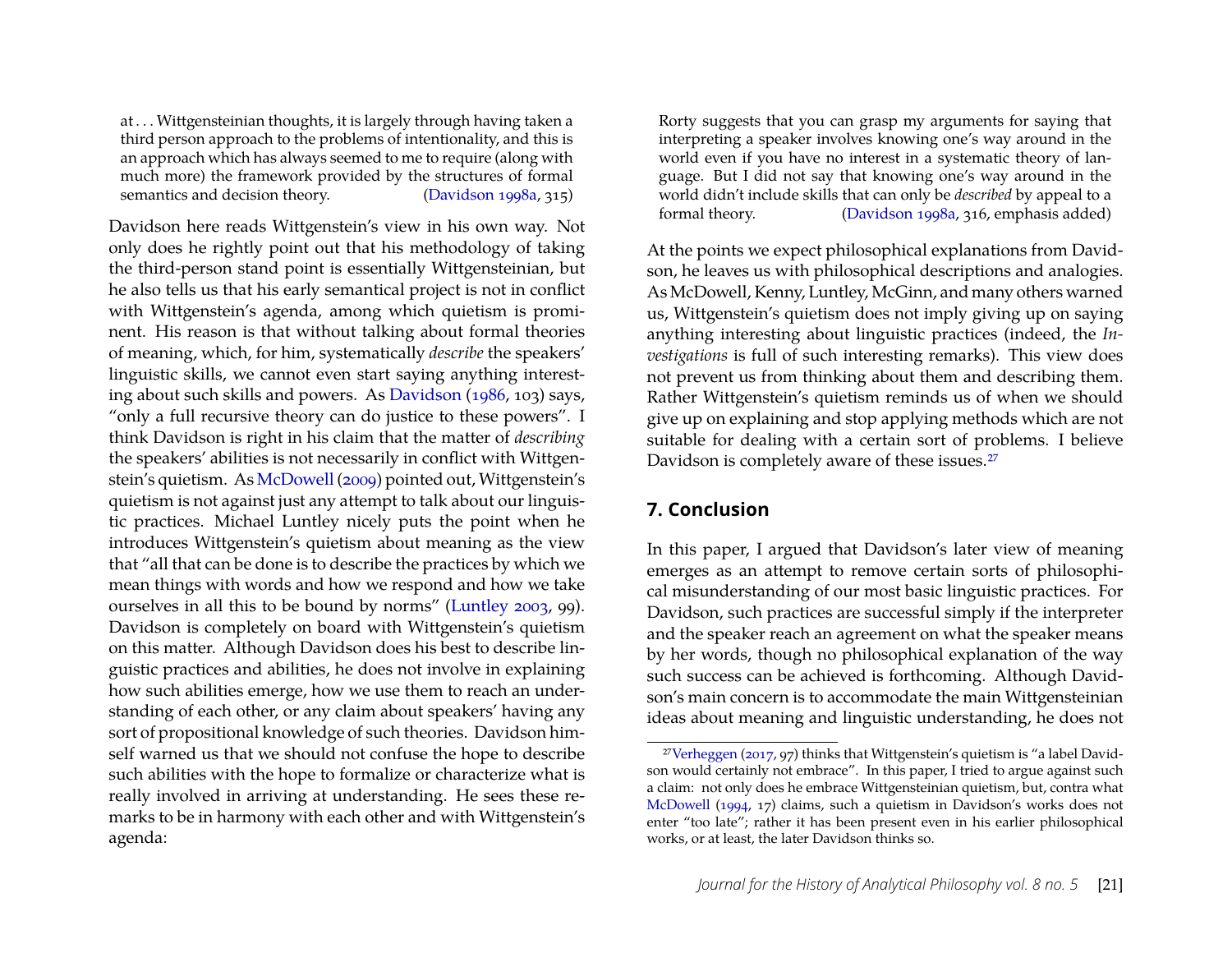believe that his discussion of formal theories of meaning or his use of triangulation is in conflict with Wittgenstein's quietism.

#### **Acknowledgements**

I am grateful to Claudine Verheggen, Saeedeh Shahmir, and two anonymous referees for this journal for helpful comments and discussions.

#### **Ali Hossein Khani**

Institute for Research in Fundamental Sciences (IPM), Tehran hosseinkhani@ipm.ir

#### **References**

- <span id="page-22-14"></span>Antony, Louise M., 1994. "The Inadequacy of Anomalous Monism as a Realist Theory of Mind." In [Preyer, Siebelt and](#page-26-22) [Ulfig](#page-26-22) [\(1994\)](#page-26-22), pp. 223–53.
- <span id="page-22-17"></span>Brandom, Robert, 1994. *Making It Explicit: Reasoning, Representing, and Discursive Commitment*. Cambridge, Mass.: Harvard University Press.
- <span id="page-22-15"></span>Child, William, 2001. "Triangulation: Davidson, Realism and Natural Kinds." *Dialectica* 55: 29–49.

<span id="page-22-11"></span>, 2010. "Wittgenstein's Externalism." In *The Later Wittgenstein on Language*, edited by Daniel Whiting, pp. 63–80. Basingstoke: Palgrave Macmillan.

<span id="page-22-0"></span>Davidson, Donald, 1965. "Theories of Meaning and Learnable Languages." In *Proceedings of the 1964 International Congress for Logic, Methodology and Philosophy of Science*, edited by Yehoshua Bar-Hillel, pp. 383–94. Amsterdam: North-Holland.

<span id="page-22-1"></span>, 1967. "Truth and Meaning." *Synthese* 17: 304–23.

<span id="page-22-2"></span>, 1968. "On Saying That." *Synthese* 19: 130–46.

- <span id="page-22-16"></span>, 1970. "Mental Events." In *Experience & Theory*, edited by Lawrence Forster and J.W. Swanson, pp. 79–102. Amherst: University of Massachusetts Press. Reprinted in [Davidson](#page-24-20) [\(2001a\)](#page-24-20), pp. 207–24.
- <span id="page-22-3"></span>, 1973a. "In Defence of Convention T." In *Truth, Syntax and Modality*, edited by Hugues Leblanc, pp. 76–86. Amsterdam: North-Holland.
- <span id="page-22-4"></span>, 1973b. "Radical Interpretation." *Dialectica* 27: 314–28. Reprinted in [Davidson](#page-24-17) [\(2001c\)](#page-24-17), pp. 125–40.
- <span id="page-22-5"></span>, 1974a. "Belief and the Basis of Meaning." *Synthese* 27: 309–23. Reprinted in [Davidson](#page-24-17) [\(2001c\)](#page-24-17), pp. 141–54.
- <span id="page-22-12"></span>, 1974b. "On the Very Idea of a Conceptual Scheme." *Proceedings and Addresses of the American Philosophical Association* 47: 5–10. Reprinted in [Davidson](#page-24-17) [\(2001c\)](#page-24-17), pp. 183–98.
- <span id="page-22-13"></span>, 1979. "Moods and Performances." In *Meaning and Use*, edited by Avishai Margalit, pp. 9–20. Dordrecht: Reidel. Reprinted in [Davidson](#page-24-17) [\(2001c\)](#page-24-17), pp. 109–22.
- <span id="page-22-10"></span>, 1982. "Rational Animals." *Dialectica* 36: 317–28. Reprinted in [Davidson](#page-24-9) [\(2001d\)](#page-24-9), pp. 95–105.
- <span id="page-22-6"></span>, 1984a. "Communication and Convention." *Synthese* 59: 3–17. Reprinted in [Davidson](#page-24-17) [\(2001c\)](#page-24-17), pp. 265–80.
- <span id="page-22-9"></span>, 1984b. "First Person Authority." *Dialectica* 38: 101–12.
- <span id="page-22-7"></span>, 1986. "A Nice Derangement of Epitaphs." In [Lepore](#page-25-20) [\(1986\)](#page-25-20), pp. 433–46. Reprinted in [Davidson](#page-24-21) [\(2005\)](#page-24-21), pp. 89–108.
- <span id="page-22-8"></span>, 1987a. "Knowing One's Own Mind." *Proceedings and Addresses of the American Philosophical Association* 60: 441–58.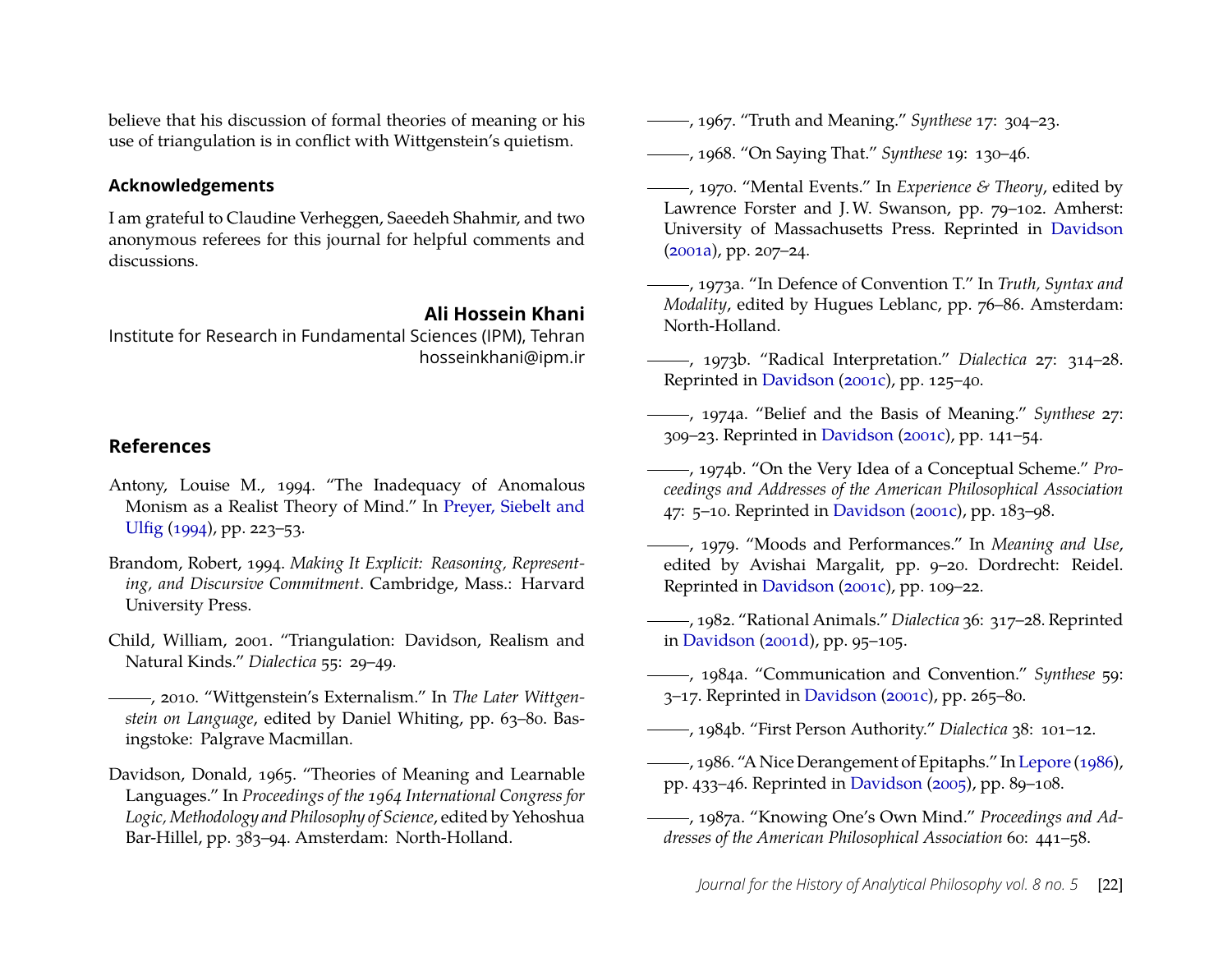<span id="page-23-16"></span>Davidson, Donald, 1987b. "Problems in the Explanation of Action." In *Metaphysics and Morality: Essays in Honour of J. J. C. Smart*, edited by Philip Pettit, Richard Sylvan and Jean Norman, pp. 35–49. Oxford: Blackwell. Reprinted in [Davidson](#page-24-22)  $(2004)$ , pp. 101–16.

<span id="page-23-14"></span>, 1988a. "Epistemology and Truth." In *Proceedings of the Fourth Panamerican Philosophy Conference*. Córdoba, Argentina: National University of Córdoba. Reprinted in [David](#page-24-9)[son](#page-24-9) [\(2001d\)](#page-24-9), pp. 177–92.

<span id="page-23-6"></span>, 1988b. "The Myth of the Subjective." In *Bewusstsein, Sprache und die Kunst*, edited by Michael Benedikt and Rudolf Burger, pp. 45–54. Vienna: Verlag der Österreichischen Staatsdruckerei. Reprinted in [Davidson](#page-24-9) [\(2001d\)](#page-24-9), pp. 39–52.

<span id="page-23-15"></span>, 1990a. "Representation and Interpretation." In *Modelling the Mind*, edited by K. A. Mohyeldin Said, W. H. Newton-Smith, R. Viale and K. V. Wilkes, pp. 13–26. Oxford: Clarendon Press. Reprinted in [Davidson](#page-24-22) [\(2004\)](#page-24-22), pp. 87–100.

<span id="page-23-13"></span>, 1990b. "The Structure and Content of Truth." *Journal of Philosophy* 87: 279–328.

<span id="page-23-4"></span>, 1991a. "James Joyce and Humpty Dumpty." *Midwest Studies in Philosophy* 16: 1–12.

<span id="page-23-0"></span>, 1991b. "Three Varieties of Knowledge." In *A. J. Ayer: Memorial Essays*, edited by A. Phillip Griffiths, pp. 153–66. Cambridge: Cambridge University Press. Reprinted in [David](#page-24-9)[son](#page-24-9) [\(2001d\)](#page-24-9), pp. 205–20.

<span id="page-23-1"></span>, 1992. "The Second Person." *Midwest Studies in Philosophy* 17: 255–67. Reprinted in [Davidson](#page-24-9) [\(2001d\)](#page-24-9), pp. 107–22.

<span id="page-23-5"></span>, 1993a. "Locating Literary Language." In *Literary Theory after Davidson*, edited by Reed Way Dasenbrock, pp. 295–

308. University Park: Pennsylvania State University Press. Reprinted in [Davidson](#page-24-21) [\(2005\)](#page-24-21), pp. 167–81.

<span id="page-23-8"></span>, 1993b. "The Third Man." *Critical Inquiry* 19: 607–16.

<span id="page-23-10"></span>, 1994a. "Dialectic and Dialogue." In [Preyer, Siebelt and](#page-26-22) [Ulfig](#page-26-22) [\(1994\)](#page-26-22), pp. 429–37.

<span id="page-23-2"></span>, 1994b. "The Social Aspect of Language." In *The Philosophy of Michael Dummett*, edited by Brian McGuinness and Gianluigi Oliveri, pp. 1–16. Dordrecht: Kluwer. Reprinted in [Davidson](#page-24-21)  $(2005)$ , pp. 109–26.

<span id="page-23-3"></span>, 1995. "Could There Be a Science of Rationality?" *International Journal of Philosophical Studies* 3: 1–16. Reprinted in [Davidson](#page-24-22) [\(2004\)](#page-24-22), pp. 117–34.

<span id="page-23-17"></span>, 1997a. "Gadamer and Plato's Philebus." In *The Philosophy of Hans-Georg Gadamer.* (*Library of Living Philosophers* 24), edited by Lewis Edwin Hahn, pp. 421–32. Chicago: Open Court. Reprinted in [Davidson](#page-24-21) [\(2005\)](#page-24-21), pp. 261–76.

<span id="page-23-12"></span>, 1997b. "Indeterminism and Antirealism." In *Realism/Antirealism and Epistemology*, edited by Christopher B. Kulp, pp. 109–22. Lanham, Md.: Rowman and Littlefield. Reprinted in [Davidson](#page-24-9) [\(2001d\)](#page-24-9), pp. 69–84.

<span id="page-23-7"></span>, 1997c. "Seeing through Language." In *Thought and Language*, edited by John Preston, pp. 15–28. Cambridge: Cambridge University Press. Reprinted in [Davidson](#page-24-21) [\(2005\)](#page-24-21), pp. 127–42.

<span id="page-23-11"></span>, 1998a. "Replies." *Crítica: Revista Hispanoamericana de Filosofía* 30: 97–112. Reprinted in [Davidson](#page-24-21) [\(2005\)](#page-24-21), pp. 315– 28.

<span id="page-23-9"></span>, 1998b. "The Irreducibility of the Concept of the Self." In *Philosophie in synthetischer Absicht*, edited by Marcelo Stamm,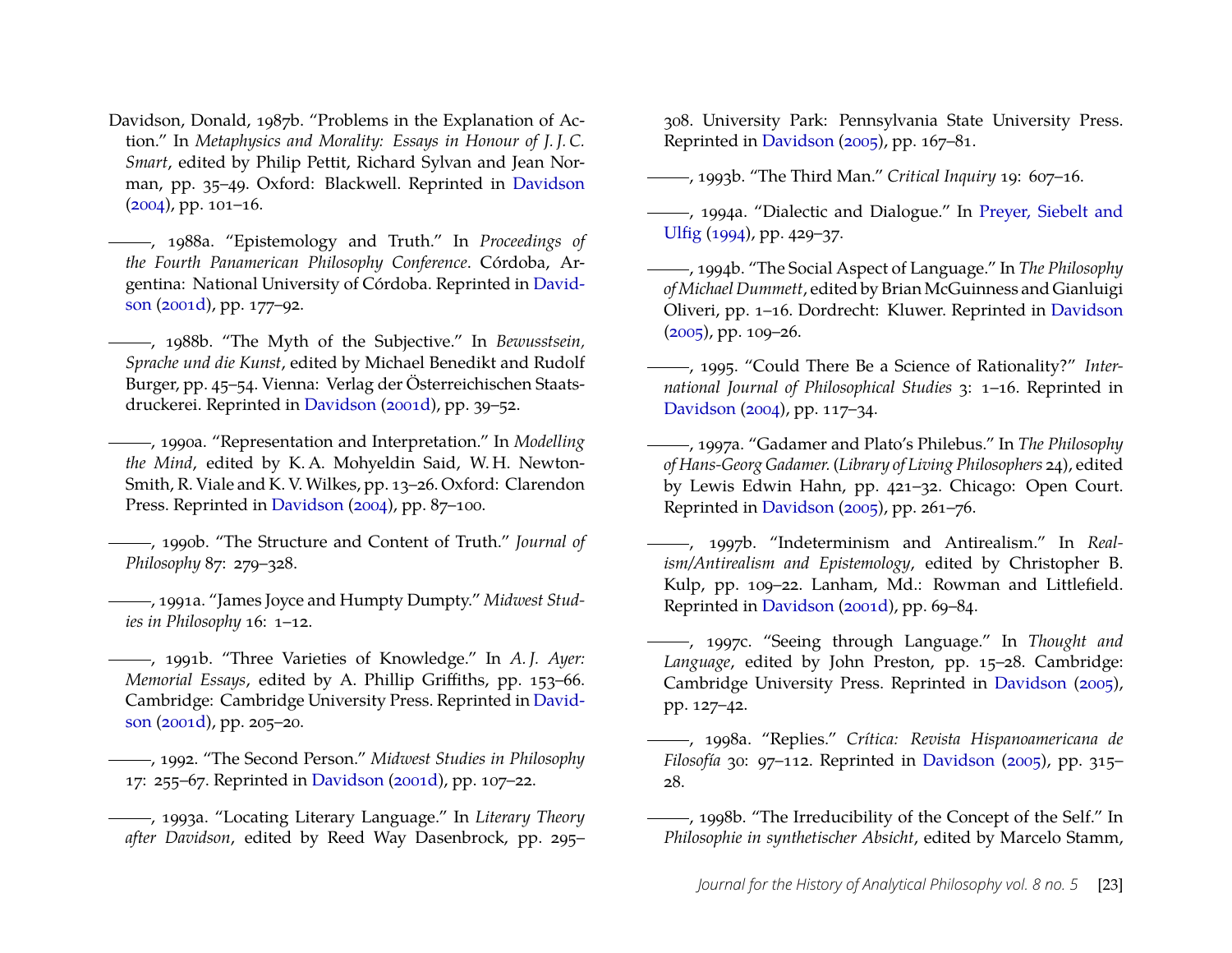pp. 123–30. Stuttgart: Klett-Cotta. Reprinted in [Davidson](#page-24-9)  $(2001d)$ , pp. 85–92.

- <span id="page-24-13"></span>Davidson, Donald, 1999a. "Reply to Richard Rorty." In *The Philosophy of Donald Davidson.* (*Library of Living Philosophers* 27), edited by Lewis Edwin Hahn, pp. 595–600. Peru, Ill.: Open Court.
- <span id="page-24-0"></span>, 1999b. "The Emergence of Thought." *Erkenntnis* 51: 7–17. Reprinted in [Davidson](#page-24-9) [\(2001d\)](#page-24-9), pp. 123–34.
- <span id="page-24-8"></span>, 2000. "Truth Rehabilitated." In *Rorty and His Critics*, edited by Robert B. Brandom, pp. 65–74. Oxford: Blackwell. Reprinted in [Davidson](#page-24-21) [\(2005\)](#page-24-21), pp. 3–17.
- <span id="page-24-20"></span>, 2001a. *Essays on Actions and Events*. Oxford: Clarendon Press.
- <span id="page-24-7"></span>, 2001b. "Externalisms." In [Kotatko, Pagin and Segal](#page-25-21) [\(2001\)](#page-25-21), pp. 1–16.
- <span id="page-24-17"></span>, 2001c. *Inquiries into Truth and Interpretation*. Oxford: Clarendon Press.
- <span id="page-24-9"></span>. 2001d. *Subjective, Intersubjective, Objective*. Oxford: Clarendon Press.
- <span id="page-24-1"></span>, 2001e. "What Thought Requires." In *The Foundations of Cognitive Science*, edited by João Branquinho, pp. 121–32. Oxford: Oxford University Press. Reprinted in [Davidson](#page-24-22) [\(2004\)](#page-24-22), pp. 135–50.
- <span id="page-24-22"></span>, 2004. *Problems of Rationality*. Oxford: Clarendon Press.
- <span id="page-24-21"></span>, 2005. *Truth, Language, and History*. Oxford: Clarendon Press.
- <span id="page-24-14"></span>Dummett, Michael, 1986. "'A Nice Derangement of Epitaphs': Some Comments on Davidson and Hacking." In [Lepore](#page-25-20) [\(1986\)](#page-25-20), pp. 459–76.

<span id="page-24-16"></span>, 1991. *The Logical Basis of Metaphysics*. London: Duckworth.

- <span id="page-24-15"></span>, 1996. *The Seas of Language*. Oxford: Clarendon Press.
- <span id="page-24-6"></span>Fennell, John, 2015. "Davidson: Normativist or Antinormativist?" *Acta Analytica* 30: 67–86.
- <span id="page-24-19"></span>Fogelin, Robert J., 2009. *TakingWittgenstein at HisWord*. Princeton: Princeton University Press.
- <span id="page-24-4"></span>Glüer, Kathrin, 2001. "Dreams and Nightmares: Conventions, Norms, and Meaning in Davidson's Philosophy of Language." In [Kotatko, Pagin and Segal](#page-25-21) [\(2001\)](#page-25-21), pp. 53–74.
- <span id="page-24-10"></span>, 2006. "Triangulation." In *The Oxford Handbook of Philosophy of Language*, edited by Ernest Lepore and Barry C. Smith, pp. 1006–19. Oxford: Oxford University Press.
- <span id="page-24-3"></span>, 2011. *Donald Davidson: A Short Introduction*. Oxford: Oxford University Press.
- <span id="page-24-5"></span>, 2013. "Convention and Meaning." In [Lepore and Ludwig](#page-25-22)  $(2013)$ , pp. 339–60.
- <span id="page-24-23"></span>Hale, Bob, CrispinWright, and Alex Miller, eds., 2017.*Companion to Philosophy of Language*, second edition. Oxford: Wiley.
- <span id="page-24-2"></span>Heal, Jane, 1997. "Radical Interpretation." In [Hale, Wright and](#page-24-23) [Miller](#page-24-23) [\(2017\)](#page-24-23), pp. 299–323.
- <span id="page-24-18"></span>Horwich, Paul, 2013. *Wittgenstein's Metaphilosophy*. Oxford: Oxford University Press.
- <span id="page-24-11"></span>Hossein Khani, Ali, 2018a. "Quine on the Indeterminacy of Translation: A Dilemma for Davidson." *Dialectica* 72: 101–20.
- <span id="page-24-12"></span>, 2018b. "Review of Donald Davidson's Triangulation Argument: A Philosophical Inquiry." *International Journal of Philosophical Studies* 26: 113–17.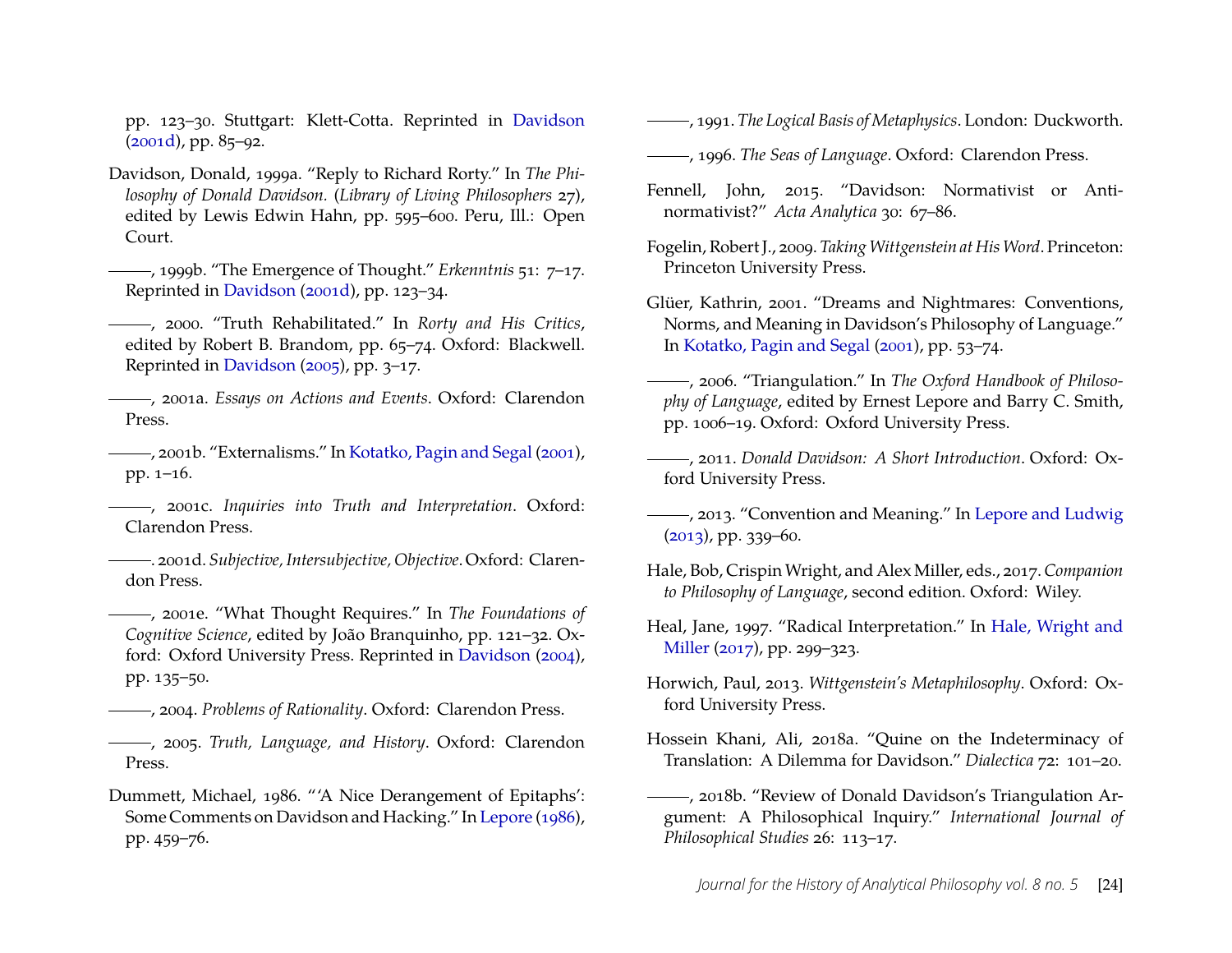- <span id="page-25-4"></span>Hossein Khani, Ali, 2019. "Kripke's Wittgenstein's Sceptical Paradox: A Trilemma for Davidson." *International Journal for the Study of Skepticism* 9: 21–37.
- <span id="page-25-5"></span>Kemp, Gary, 2012. *Quine versus Davidson: Truth, Reference, and Meaning*. Oxford: Oxford University Press.
- <span id="page-25-14"></span>Kenny, Anthony, 2006. *Wittgenstein*. Oxford: Blackwell.
- <span id="page-25-21"></span>Kotatko, Petr, Peter Pagin and Gabriel Segal, eds., 2001. *Interpreting Davidson*. Stanford: CSLI Publications.
- <span id="page-25-1"></span>Kripke, Saul, 1982. *Wittgenstein on Rules and Private Language*. Cambridge, Mass.: Harvard University Press.
- <span id="page-25-3"></span>Lasonen, Maria and Tomá Marvan, 2004. "Davidson's Triangulation: Content-Endowing Causes and Circularity." *International Journal of Philosophical Studies* 12: 177–95.
- <span id="page-25-20"></span>Lepore, Ernest, ed., 1986. *Truth and Interpretation: Perspectives on the Philosophy of Donald Davidson*. Oxford: Blackwell.
- <span id="page-25-22"></span>Lepore, Ernest and Kirk Ludwig, eds., 2013. *A Companion to Donald Davidson*. Oxford: Wiley-Blackwell.
- <span id="page-25-0"></span>Ludwig, Kirk and Ernest Lepore, 2005. *Donald Davidson: Meaning, Truth, Language, and Reality*. Oxford: Oxford University Press.
- <span id="page-25-7"></span>-, 2007. "The Reality of Language: on the Davidson-Dummett Debate." In *The Philosophy of Michael Dummett.* (*Library of Living Philosophers* 31), edited by Randall E. Auxier and Lewis Edwin Hahn, pp. 185–214. Peru, Ill.: Open Court.
- <span id="page-25-18"></span>Luntley, Michael, 2003. *Wittgenstein: Meaning and Judgement*. Oxford: Blackwell.
- <span id="page-25-17"></span>Macarthur, David, 2017. "Metaphysical Quietism and Everyday Life." In *The Cambridge Companion to Philosophical Methodology*,

edited by Giuseppina D'Oro and Søren Overgaard, pp. 270–96. Cambridge: Cambridge University Press.

- <span id="page-25-16"></span>. "Pragmatism, Metaphysical Quietism, and the Problem of Normativity." *Philosophical Topics* 36: 193–209.
- <span id="page-25-13"></span>Malcolm, Norman, 1984. *Ludwig Wittgenstein: A Memoir*. Oxford: Oxford University Press.
- <span id="page-25-9"></span>Malpas, Jeff, 1992. *Davidson's Holism: Epistemology in the Mirror of Meaning*. Cambridge: Cambridge University Press.
- <span id="page-25-6"></span>McDowell, John, 1981. "Anti-realism and the Epistemology of Understanding." In *Meaning and Understanding*, edited by Herman Parret and Jacques Bouveresse. Berlin: de Gruyter.

<span id="page-25-19"></span>, 1994. *Mind and World*. Cambridge, Mass.: Harvard University Press.

- <span id="page-25-11"></span>, 2009. "Wittgensteinian 'Quietism'."*Common Knowledge* 15: 365–72.
- <span id="page-25-12"></span>McGinn, Marie, 1997. *The Routledge Guidebook to Wittgenstein's Philosophical Investigations*. New York: Routledge.
- <span id="page-25-2"></span>Miller, Alex, 2017. "Postscript." In Hale, Wright and Miller (2017), pp. 696–702.
- <span id="page-25-10"></span>Miller, Alex and Ali Hossein Khani, 2015. "Davidson's Antirealism?" *Revista de Filosofia Aurora* 27: 265–76.
- <span id="page-25-15"></span>Mulhall, Stephen, 2007. *Wittgenstein's Private Language*. Oxford: Oxford University Press.
- Platts, Mark, 1980. *Reference, Truth and Reality: Essays on the Philosophy of Language*. London: Routledge.
- <span id="page-25-8"></span>, 1997. *Ways of Meaning: An Introduction to Philosophy of Language*. Cambridge, Mass.: MIT Press.